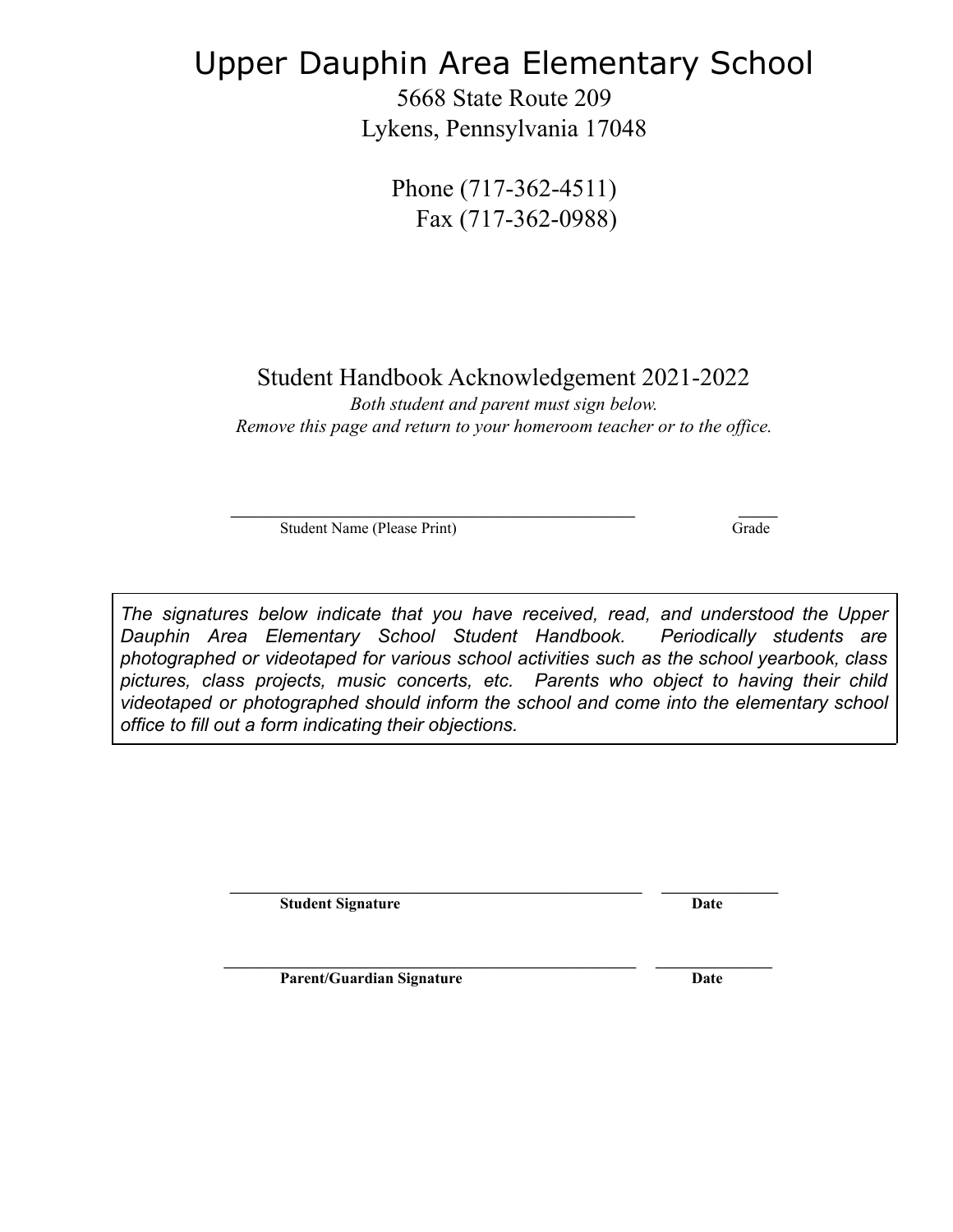#### **INTRODUCTION**

In an effort to increase communication between the home and the Upper Dauphin Area Elementary School, the following handbook has been prepared for your son/daughter and you.

All parents should look over this handbook carefully. Answers to questions concerning an early dismissal, a snow delay, a bus change, or rules and regulations can be found in this handbook. This information has been carefully prepared and presented so that it will be of great value in helping you and your child adjust to school and become an integral part of it.

#### **BOARD MEMBERS**

President – Price Buffington Jack Laudenslager Kathryn Talhelm Vice President – Steve Welker Dave Barder Brian Henninger Treasurer – Nancy Jury Heather Williard-Reed Mills Eure Secretary – Mary Bateman Kirk Wenrich

| Superintendent                                                                                                                                                                                                                                            | Jared Shade                                                      | $(717)$ 362-6553                                                             |
|-----------------------------------------------------------------------------------------------------------------------------------------------------------------------------------------------------------------------------------------------------------|------------------------------------------------------------------|------------------------------------------------------------------------------|
| Principal                                                                                                                                                                                                                                                 | Jessica Megonnell                                                | $(717)$ 362-6615                                                             |
|                                                                                                                                                                                                                                                           |                                                                  |                                                                              |
|                                                                                                                                                                                                                                                           |                                                                  |                                                                              |
|                                                                                                                                                                                                                                                           |                                                                  |                                                                              |
|                                                                                                                                                                                                                                                           |                                                                  |                                                                              |
|                                                                                                                                                                                                                                                           |                                                                  |                                                                              |
|                                                                                                                                                                                                                                                           |                                                                  |                                                                              |
| Director of Business and Operations Services<br>Director of Special Education/Student Services<br>Director of Athletics and Administrative Services<br><b>Elementary Guidance Counselor</b><br>Upper Dauphin Area School District Website – www.udasd.org | Mary Bateman<br>Heather Haupt<br><b>Brent Bell</b><br>Cory Shade | $(717)$ 362-6547<br>$(717)$ 362-6573<br>$(717)$ 362-6693<br>$(717)$ 362-6642 |

# **S C H O O L H O U R S**

Arrival 8:15 – 8:25 AM \*\*\***No Students should be dropped off prior to 8:15 AM.\*\*\*** Dismissal Kindergarten – 4<sup>th</sup> - 3:30 PM

# **DELAYS/HALF DAY SESSIONS/EARLY DISMISSALS/CLOSINGS**

ONE HOUR DELAY: Classes begin one hour later. \*BREAKFAST will be served to students when there is a one hour delay.

#### TWO HOUR DELAY:

Classes begin two hours later. \*GRAB & GO BREAKFAST will be served to students when there is a two hour delay.

HALF DAY SESSIONS/EARLY DISMISSALS: Scheduled half days sessions – 12:00 noon dismissal. Early Dismissals due to inclement weather or other circumstances-- Elementary always leaves out one hour later that Middle & High School.

Information concerning delays, early dismissals, and/or cancellations will be broadcast by the following media outlets: radio stations WFYY(106.5), WCAT(102.3), WYGL-FM(100.5), WQLV(98.9), WRV(97.3), WRBT(94.9), WQKX(94.1), WJTL (90.3), WYGL-AM(1240), WKOK(1070), WHP(580) and TV stations WGAL8, WHP21, WHTM27, WITF33 and FOX43. In addition, the District will send this information to you via telephone utilizing the notification service and it will also post this information on the District website at [www.udasd.org.](http://www.udasd.org) Please do not call the stations, school personnel, or the school. Flooding the station/school with calls ties up the phone lines and makes communication impossible.

In many of our homes, both parents are employed. An emergency dismissal may result in children going home when no adults are there. The same situation may arise when parents who are usually at home must be away for even an occasional day. This is a source of great concern, not only to parents, but also to school administrators.

In the event of such emergencies, we wish to emphasize the importance of parents making advance arrangements for **their children.** These plans for temporary care should be clearly explained to the children so they will have no questions as to what they should do on emergency days. The arrangements should also be clearly understood by the family or caregiver who agrees to supervise your children.

All extracurricular/after school activities will be cancelled if the school is closed or dismissed early for inclement weather, or for an emergency.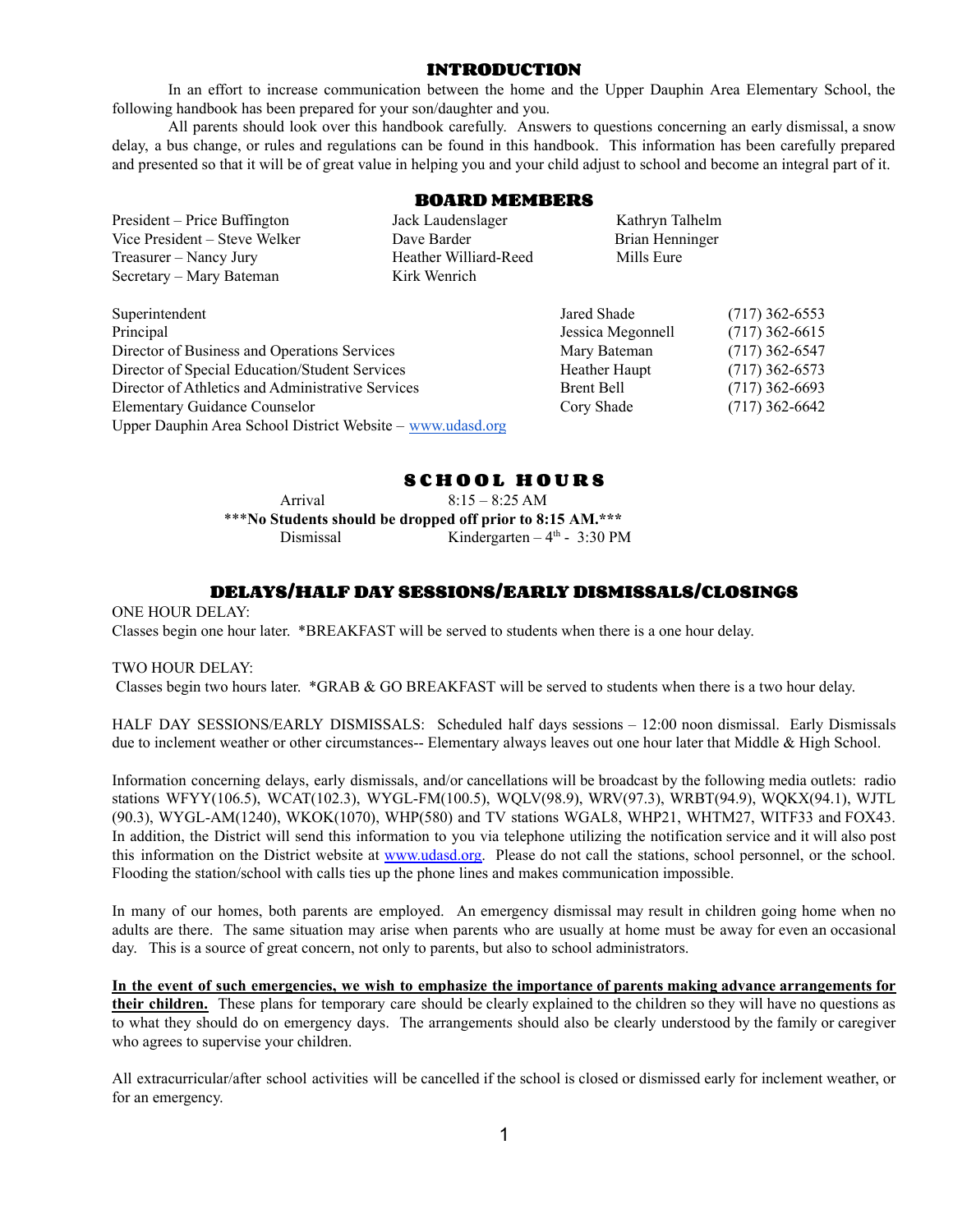# **ATTENDANCE**

Attendance shall be required of all students enrolled in district schools during the days and hours that the school is in session, except that a principal may excuse a student for temporary absences when s/he receives satisfactory evidence of mental, physical, or other urgent conditions which may reasonably cause the student's absence.

- The Board considers the following conditions to constitute reasonable cause for absence from school:
- 1. Illness
- 2. Quarantine
- 3. Doctor/Dentist Appointments
- 4. Required court attendance
- 5. Death in family
- 6. Approved Educational Travel
- 7. Religious holidays
- 8. Other "urgent reasons" to be considered only if it directly affects the student and is agreed to by the school principal such as a verified medical or dental appointment, family emergency, or impassable roads. Maximum of 2 "family emergencies" per year unless the principal approves additional days under extreme circumstances.

#### **Family Education Trip**

All absences that result from an approved family educational trip shall be excused. Parents must submit the "Request for a Family Educational Trip" to the building principal at least 2 weeks before the trip. Students may be excused by reason of family educational trips for five (5) school days in any one school year. Principals shall have the authority to limit such absences to a lesser number if the student's pattern of absences to that date appear to be detrimental to his/her educational progress. The principal shall indicate such limitation on the "Request for a Family Educational Trip" before it is filed with the Superintendent for final approval. Trips may also be denied to a student with three (3) or more days of unexcused/illegal absence. Request forms are available in the elementary office.

## **REQUESTS FOR EDUCATIONAL TRIPS WILL NOT BE GRANTED ON DATES THAT THE REQUESTING STUDENT IS SCHEDULED TO TAKE STANDARDIZED TESTING. Please check with the elementary office for those specific dates before planning trips.**

#### **Excessive Absences**

If a student is absent 25 days or more without an acceptable medical excuse, credit for the year's work may be withheld and the entire year may have to be repeated. School officials have the right to insist upon a doctor's excuse for each day of **absence beyond 10.** Such absences without a doctor's excuse will be recorded as illegal. Students with six unlawful days of absence may be referred to the District Magistrate to be cited.

#### **Tardiness/Early Dismissals**

Any student who arrives for school after the established starting time for students for the assigned building who does not have an approved absence shall be tardy. Students may accumulate three (3) tardies. Any additional tardy shall be classified as one-half (1/2) unlawful day absence.

Any student who arrives to school between 9:10 AM and 12:00 PM will be charged with a  $\frac{1}{2}$  day absence. Any student who is dismissed from school between 12:01 PM and 2:45 PM will be charged a  $\frac{1}{2}$  day absence. Any student **that is absent from school more than 3 hours will be charged with a full day's absence.**

Tardies and/or Early dismissals are excused for the following:

- 1. Physician's appointment (verification from physician required)
- 2. Court appearances (verification required)
- 3. Death in the immediate family
- 4. Religious observances
- 5. School related activities (i.e. field trips, academic competitions, athletics, etc.)
- 6. Other exceptionally urgent reasons that are authorized by the School Principal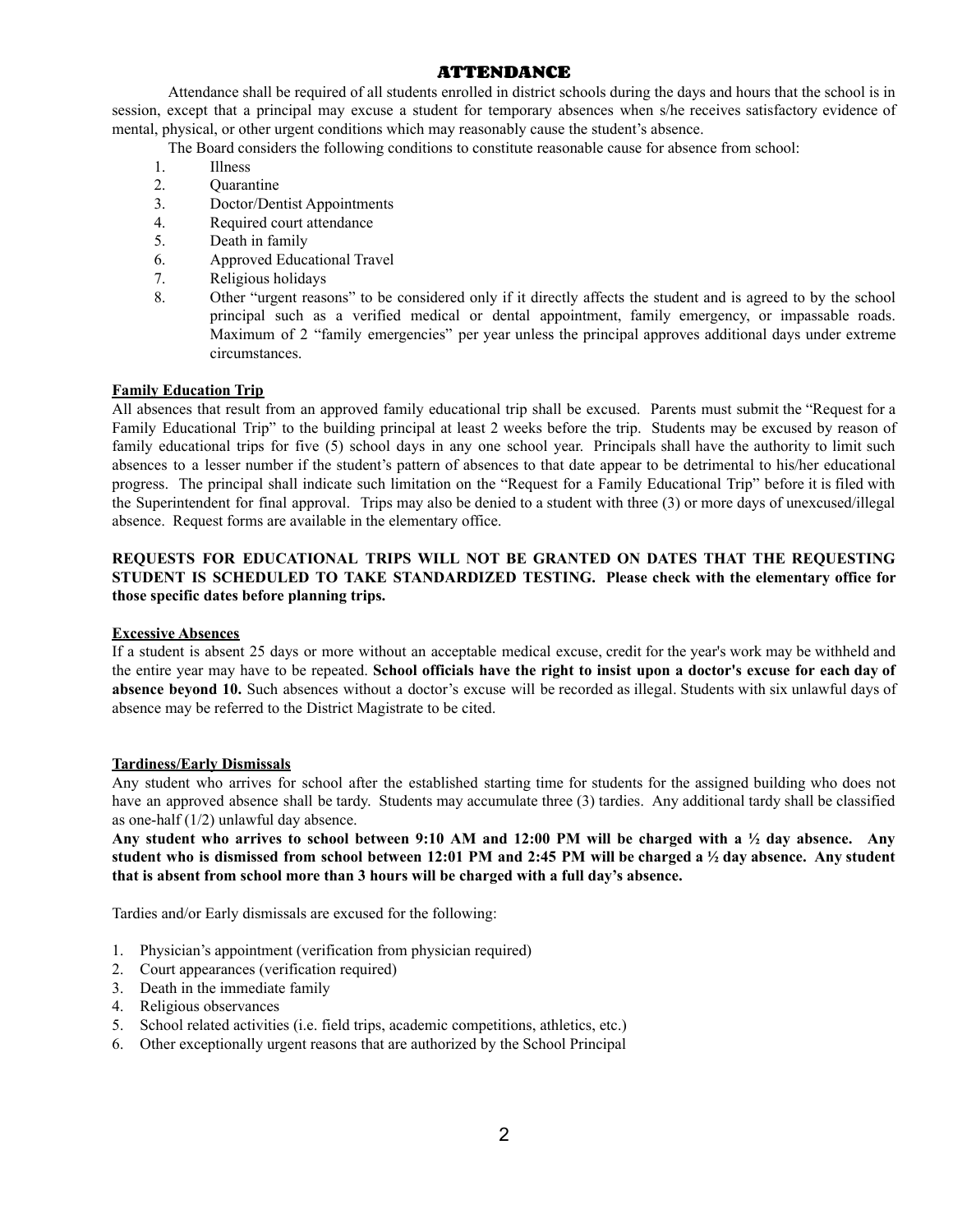#### **Absence Excuses**

When a student returns to school after an absence, temporary or otherwise, s/he must bring an excuse stating the specific reason for the absence and that excuse must be signed by a parent, guardian, legal custodian, or doctor. A doctor's excuse is required for 3 or more consecutive days. All excuses must be received by the school's attendance secretary within 3 days of the child returning to school. Absences for which no excuse is received may be termed unlawful after three days. Students with six or more unlawful absences will be referred to the District Magistrate for prosecution.

#### **Unexcused or Unlawful Absences**

Each unlawful or unexcused absence is subject to disciplinary action. Chronic truancy or class cutting can be grounds for failure for the marking period or denial of credit for the class for the year. Assignments or examinations not made up shall be recorded as a zero and will be averaged with the grades earned to determine the quarterly mark. In addition, if a student is unlawfully absent for three school days, a notice will be sent to the parents or guardians informing them of the absences. A doctor's note covering each day is required after 3 consecutive days of illness for all absences to be considered lawful. Additional unlawful absences subject the parents or guardians and the student to a hearing before a District Justice and the penalties imposed by law.

#### **Make-Up Assignments when a Student is Absent**

Any student who is absent for the excusable reasons referenced above will be given the opportunity to complete any assignment upon returning to school. It is primarily the student/parent's responsibility to initiate the make-up activities. The make-up assignments and examinations shall be completed within a reasonable amount of time from the date of absence (one additional day for each day of excused absence under usual circumstances). Assignments or examinations not made up shall be recorded as a zero and will be averaged with the grades earned to determine the quarterly mark. Teachers will review procedures for their classes at the beginning of the year.

# **BEHAVIOR PLAN (SCHOOL-WIDE)**

Hanging in each classroom will be a seven color chart. On the seven color chart will be "clips" with a child's name on each clip. All students/clips will begin the day on Green which means "Ready to Learn". During the course of the day, the clips move up and down the chart based upon the behavioral choices each student makes. Good behavior/choices causes the clips to move up one level. Conversely, inappropriate behavior will cause the clips to move down one level. However, some behaviors warrant a clip being moved from one end of the chart to the other, e.g. Physically causing harm to someone else, etc.

Each classroom may have different incentives for upward movement. This chart is fluid, meaning that students can move up and down throughout the day based on behavioral choices. A student that has had their clip moved to yellow, orange or red has the chance to move upward if they demonstrate appropriate behaviors (i.e. responding to interventions and consequences). Your child's classroom teacher may also provide you with information on their specific incentives/rewards and consequences for their classroom.

Please discuss this behavior plan with your child. We hope with the implementation of this plan and your support we can help each child make positive choices and be successful in the classroom. If you have any questions, please feel free to contact your child's teacher or Mrs. Megonnell.

#### BULLYING

**Bullying** is defined as a single significant act or pattern of physical and/or verbal intimidation perpetrated against another student that interferes with that student'srights in the school environment. Bullying includes, but is not limited to, physical intimidation or assault; extortion; oral or written threats; malicious teasing, putdowns, social isolations or name calling; threatening looks, gestures, or actions; cruel rumors; false accusations; or an intentional electronic, written, verbal or physical act or series of acts directed at another student or students which occurs in a school setting and/or outside a school setting, that is severe, persistent or pervasive and has the purpose and/or effect of doing any of the following:

- 1. Substantially interfering with a student's education.
- 2. Creating a threatening environment.
- 3. Substantially disrupting the orderly operation of the school.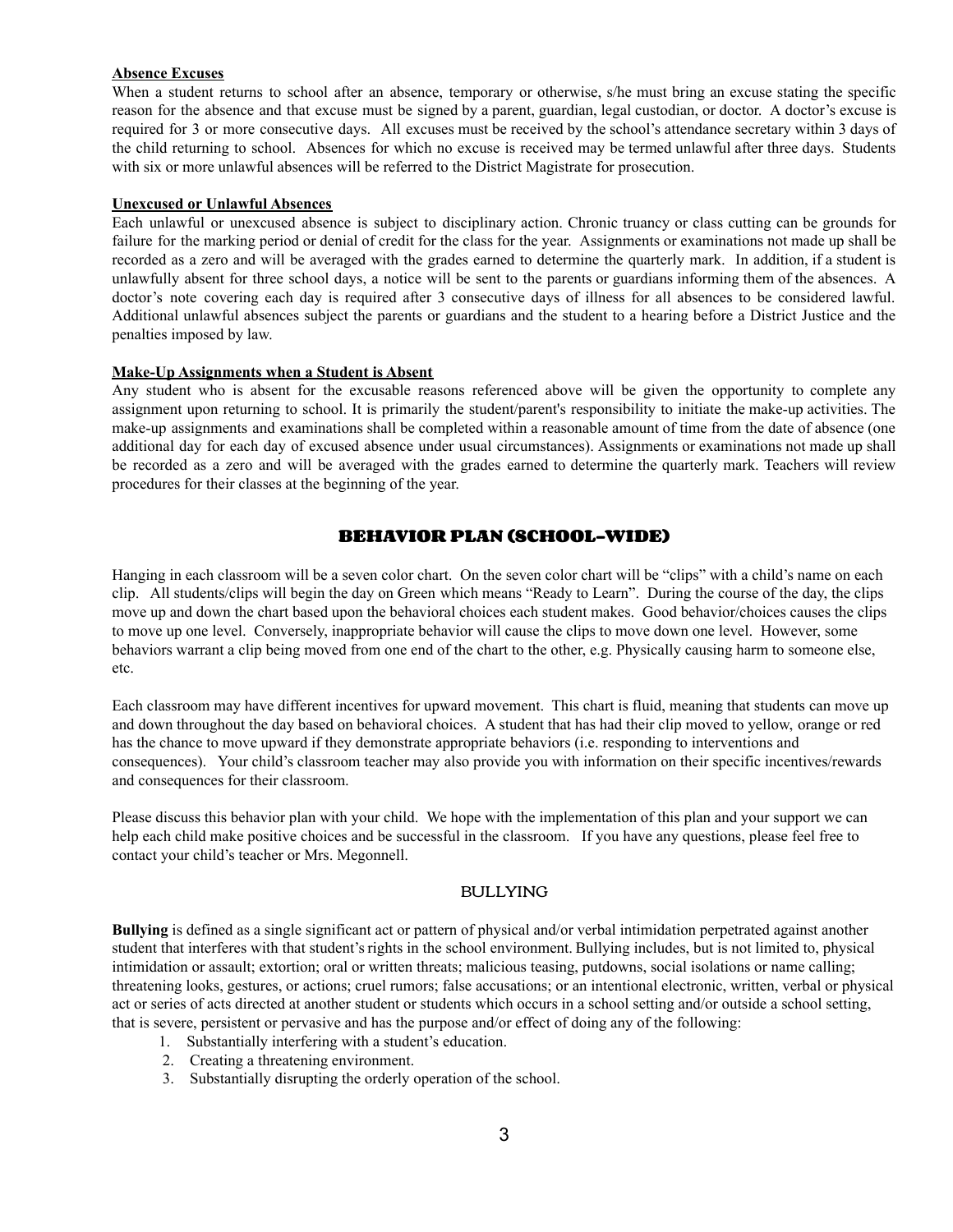Bullying includes cyberbullying. School setting means in the school, on school grounds, in school vehicles, at a designated bus stop or at any activity sponsored, supervised or sanctioned by the school.

All forms of bullying by district students are prohibited. Students who have been bullied must promptly report such incidents to the building principal or designee. All employees must take immediate and appropriate steps to intervene whenever bullying is observed. The employee shall promptly report the bullying to the building principal or appropriate supervisor. In addition, students, parents/guardians, and volunteers who become aware of bullying must report it to the building principal or designee for investigation.

Complaints of bullying shall be investigated promptly, and disciplinary and corrective action shall be taken when allegations are verified. Confidentiality of all parties shall be maintained, consistent with the district's legal and investigative obligations. No reprisals or retaliation shall occur as a result of good faith reports of bullying.

Documented reports of bullying will be assigned appropriate disciplinary consequences and may include referral to the Pennsylvania State Police.

#### **BUS CONDUCT**

Providing safe transportation for all students is our primary goal. Students who participate in any actions or activities which may have a negative impact on the safety of other children will be subject to the loss of bus privileges.

#### **BUS REGULATIONS**

To assist bus drivers to carry out their responsibilities for the conduct and safety of their passengers, the district hereby gives bus drivers authority to apply the following uniform rules and regulations. Student bus passengers who refuse to respect the authority of a driver will be disciplined in accordance with district policy. By policy, students who commit serious or repeated infractions of bus rules and regulations will be suspended from riding district busses. At all times:

1. *Students will be assigned only ONE permanent pick-up and ONE drop of point.* Ride only that bus to which you have been assigned. Exceptions must be approved by a school principal. On each bus will be a roster of the assigned students.

#### *Bus change will ONLY be approved for the following reasons:*

- Change of residence or change of permanent sitter. (permanent one month or longer)
- Emergency situations (i.e. family illness, death or "extreme" circumstances)
	- o Emergencies are non-recurring and must be approved by the building principal and documented with a note explaining the emergency situation. Notes must be forwarded the following day.

Bus Change Requests must be in writing and submitted ot the child's school office forth-eight *(48) hours in advance* of the requested changes. Requests for changes under 48 hours advance notice will not be approved except in extreme emergencies.

2. Exercise caution, good manners, and consideration for other people.

3. The driver's first concern must be for safe operation of the bus; therefore, obey his/her directions.

Waiting for the bus:

4. Be at your stop **ten minutes** ahead of the scheduled pick up time.

- 5. Stay a safe distance from the roadway.
- 6. Respect the property of persons living near the bus stop.
- 7. Stay clear of the bus until it has come to a complete stop.

8. Wait at least one-half hour (30 minutes) beyond the posted time for the bus to arrive at your stop before returning to your home.

Boarding the bus:

9. Get on the bus only at your designated stop.

10. Do not push or crowd others.

11. Go directly to your assigned seat. The bus will not be moved until all passengers are seated.

12. Do not carry knives, firearms, or any other potentially dangerous items on the bus without written authorized permission of the building principal.

13. Do not place gym bags, band instruments, school projects, and other such items in the aisles. ACCESS to the front entrance and rear emergency doors must never be blocked.

Conduct on the bus:

14. Sit only on your assigned seat.

- 15. Avoid yelling, loud talking, and any other conduct which could distract your driver.
- 16. Playing radios or tape recorders is prohibited.
- 17. Keep all parts of the body inside the bus.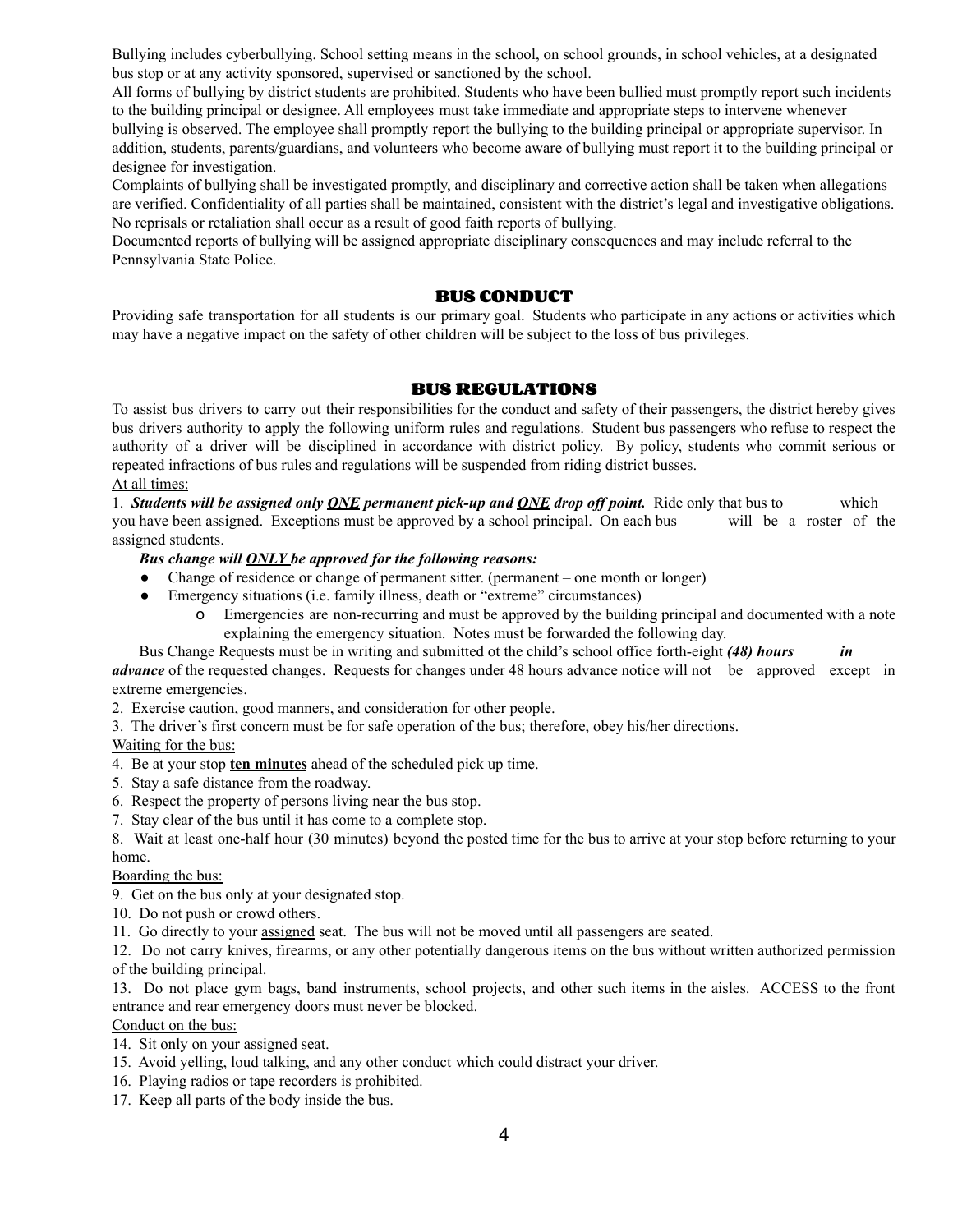\*18. Use the emergency door and exit controls ONLY during supervised drills or actual emergencies.

19. Smoking and eating on the bus is prohibited.

- \*20. Do not possess, sell, or consume drugs, alcohol or other controlled substances on the bus.
- 21. Remain seated until the bus has come to a complete stop.
- 22. Help keep the bus clean and in good condition. You will be responsible for paying any damages you cause.

\* Denotes Class B Violators

Getting off the bus:

- 23. Get off the bus only at your designated stop.
- 24. Stay clear of the bus until it has moved from stop.

Video/Audio Recording - The use of video and audio recording equipment supports efforts to maintain discipline and to ensure the safety and security of all students, staff, contractors and others being transported on district-owned, operated, or contracted school buses or school vehicles. Each school bus and vehicle equipped with video and audio recording equipment is clearly marked. On the bus, students must expect that their conduct will be monitored and recorded both to and from school according to Policy 810.2. Transportation – Video/Audio Recording.

# **CAFETERIA PROCEDURES**

The Upper Dauphin Area School District cafeteria offers a point of sales system, which allows for either a prepaid student account or prepaying for as many meals as you desire.

BREAKFAST

Breakfast is served as soon as the students arrive in the morning until 8:25 AM.

LUNCH

Hot lunches are served to students in the Elementary School. All elementary students operate on a closed lunch period. Children who carry their lunch will eat in the cafeteria with those who buy hot lunches.

Teachers and lunch supervisors are responsible for maintaining an orderly and pleasant atmosphere in the cafeteria. Shouting, unnecessary moving around, and boisterous behavior which would interfere with a climate conducive to good eating habits and a pleasant atmosphere for all, will not be tolerated nor permitted!

# **CHANGE OF ADDRESS/TELEPHONE NUMBERS**

If you have a change of address within Upper Dauphin School District or telephone number report it to the **elementary office immediately so that it can be noted on your child's records.** If you are moving to another district, contact our office immediately so that withdrawal procedures can be explained to you. The telephone number is 362-4511.

# **COMPUTER USAGE**

As a means to comply with the federal Children's Internet Protection Act and to help insure the safety and well-being of our students, the district has developed a series of Internet Usage Agreements that pertain to students, parents, and staff. Because of the nature of these safeguards, your child will be able to use district computers only after the Student and Parent Computer Use Agreements are signed and returned to the school.

Misuse of computer facilities, hardware, or software, or any other violation as set forth in the above-referenced computer use policy consent forms can result in loss of computer privileges and/or disciplinary action.

# **DROPPING OFF STUDENTS**

**NO CHILDREN SHOULD BE DROPPED OFF PRIOR TO 8:15 AM.** Parents will be able to drop-off at Middle School bus circle where a teacher will be on bus duty. Please do not drop off if the designated bus person is not there. If you attempt to drop your child off after 8:25, you will have to bring them to the front entrance of the elementary school and walk them in to the office. Parents who have office business prior to 8:25 AM will need to park in the rear of the building. Visitor parking near the main entrance is available after 8:25 AM.

# **PICKING UP STUDENTS**

In the afternoon, cars may pull into the Middle School bus circle at 3:15. Parents picking up should send a note with your child in the morning if you know ahead of time that they will be picked up. **Any parent whose plans have changed** after your child leaves on the bus, please make sure you call 362-4511 prior to 2:00 PM with the pick up change and **also bring a note along with you for our records.**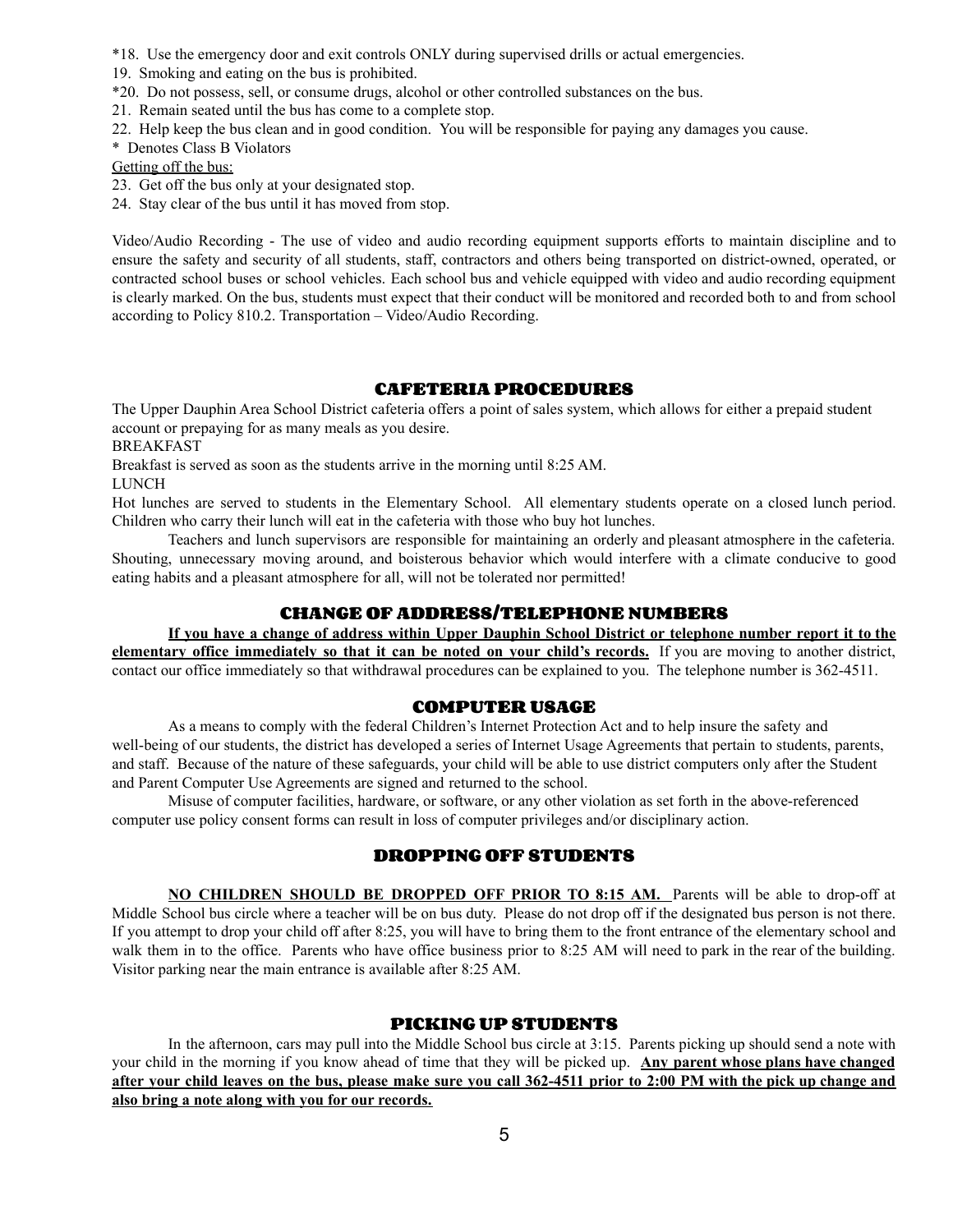Always have your ID on you when you pick up. Students being picked up will be dismissed from the Middle School bus circle at 3:30. You will sign out your child then wait until they are dismissed to you at 3:30.

#### **ELECTRONIC DEVICES**

The use of mp3 players, handheld video games, cell phones, and all other electronic items is not permitted either in school or on buses. Too often these items interrupt the educational process or are the focal point of loss or theft. If these items are observed in the school, they will be confiscated by the teacher and delivered to the office. Parents may make arrangements to pick them up personally.

#### **ELL INSTRUCTION**

For students whose primary home language is not English, testing and instruction in English as a Second Language is required, dependent upon proficiency. The instruction will be delivered utilizing classroom pull-out and co-teaching. ESL instruction is provided by the CAIU.

#### **EVACUATION DRILLS**

Evacuation drills will be conducted periodically according to the school code of Pennsylvania. Complete instructions are posted in each room of the school building. Upon sounding of the alarm, staff and students will leave their respective classrooms and walk as quickly and calmly as possible to the appropriate exit. All students will report to the outside playground and assemble at their assigned area.

Because of the importance of being able to hear directions during a drill or actual emergency, you should not talk or make any noise. A quiet, orderly evacuation helps ensure the safety of everyone involved.

#### **FIELD TRIPS**

All trips shall be planned by the teacher(s) in cooperation with the elementary principal. Trips shall be planned around curriculum activities in the classroom with introductory activities before the trip and follow-up activities after the trip. Trips should remain within comfortable traveling distances for the children and shall not extend beyond the regular school day. The raising of money for field trips by parent groups is acceptable, but the planning of the trips should be done by the teacher(s) in cooperation with the principal. When taking an elementary field trip, adult helpers shall be used. The number of such persons may vary with the grade levels involved. *All parents that will be chaperones are required to have their Child Abuse and Criminal Clearances and be approved by the UDA School Board*. (See "Volunteer" section for more details.) The Teacher is always responsible for any decisions that must be made while away from the school on a field trip. Requests for field trips shall be made in compliance with district policy and on forms provided by the district administrative office. When taking a field trip, always remember that your children represent our entire school system.

#### **GRADING SYSTEM**

The letter grading system used in second through fourth grades is as follows:

| $A = 100-93$ | $F =$ Less than 65       |                  |
|--------------|--------------------------|------------------|
| $B = 92-85$  | $Q =$ Outstanding        | $I = Incomplete$ |
| $C = 84-75$  | $S = Satisfactory$       |                  |
| $D = 74-65$  | $N = N$ eeds Improvement |                  |

Students in kindergarten and first grade use a numeric rubric which is outlined/explained on the student report card.

#### **HEALTH SERVICES**

The School Nurse provides health services for all pupils. The school nurse is available to students for minor illnesses or injuries. Students should receive permission from their teacher before coming to the nurse's office*. It is* important that emergency health information be kept current so those parents can be located in the event of a sudden *illness or an accident occurring during school hours*. Students will be permitted to go home due to illness when necessary. This will take place under the direction of the school nurse and decisions are individually based. Parents who wish to be contacted EACH and EVERY time their child is seen by the school nurse **must write a note early in September**. Otherwise parents will be contacted only if the nurse feels that the child needs to go home immediately or information/precautions need to be shared with the parent.

If medications are to be taken during the school hours, a physician's order is required. The medication is to be sent to school and placed in the possession of the school nurse in the original container clearly marked with the name of the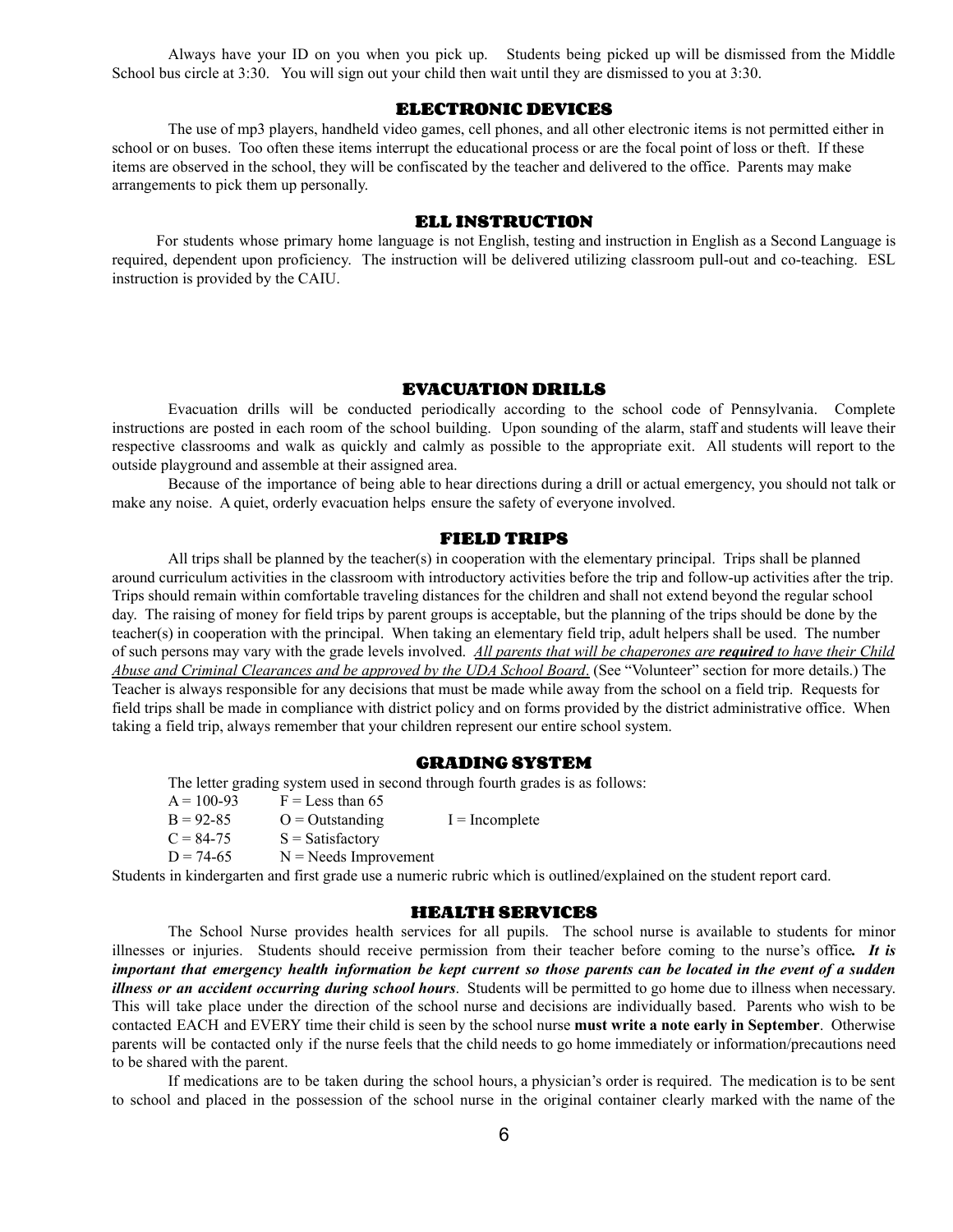student, physician, medication, and instruction for dosage/time of giving. Medications can also be placed in the overnight drop off box located by the District Office entrance.

All accidents occurring during school hours or during school-related activities must be reported to the nurse immediately so that a record can be maintained.

Students in Kindergarten through Grade Three are weighed and measured and receive vision and hearing screenings as well. Grade Four receives height, weight and vision screening.

Dental examinations are given to students in Grades One and Three. Students in Kindergarten also receive a medical examination. If a private examination is not received from the student's family dentist or physician, the school physician and dentist will administer these examinations.

#### **Guidelines for Head Lice**

Students with lice, nits, or both lice and nits will be excluded from school as soon as possible. Parents of such students will be informed to properly care for the respective students. Excluded students may not re-enter classes or ride the school bus until students have been physically checked by the school nurse. In order to re-enter ALL SIGNS of lice and nits must be absent.

#### **HOMEWORK**

Homework shall be considered as part of the district curriculum. Homework is an integral part of the instructional process and in order for students to achieve at a proficiency level on the PA Academic Standards; homework assignments at the appropriate level are required.

- All pupils will be expected to do a reasonable amount of homework.
- Homework should have a definite purpose and reason for its assignment.
- Homework may be given to reinforce a learning experience or concept developed in school; the amount should be no longer than that needed to fix a concept.
- All homework should be carefully reviewed by the teacher and the students following its completion.
- Homework assignments should be readily completed with resource materials the students normally possess or which are easily available.

#### **INTRUDER DRILLS**

Intruder drills will be conducted periodically to ensure that everyone is prepared in case the need would ever arise.

#### **LOST OR MISPLACED ITEMS**

Parents must discourage their child from bringing any valuable objects such as jewelry, toys, phones, mp3 players, video games, etc. to school. None of the above mentioned items will be permitted on the bus, in the classroom or on the **playground. Upper Dauphin Elementary will not be responsible for any personal items that are lost, broken, misplaced, or stolen**. Lost & Found items are located in the lobby.

# **Parent Access to Student Information**

The Upper Dauphin Area School District provides access to homework, grades, schedules, and announcements through the Sapphire Student Information System Parent Portal. To access these resources, you must be registered. Please visit the District's website at [www.udasd.org](http://www.udasd.org) and click on "Schools" then "UDA Elementary School" then "Parent Portal Instructions" under "Quick Links" at the top right.

#### **PARTNERSHIPS WITH LAW ENFORCEMENT AGENCIES**

The Upper Dauphin Area School District has signed a Memorandum of Understanding with local law enforcement agencies that will help ensure the safety of our schools and community by enforcing local, state and federal laws.

#### **PHOTOGRAPHING or VIDEO TAPING STUDENTS**

Photography and video taping occur during certain classroom and school events. Children are photographed yearly for class pictures and the school yearbook. At times the news media provides special coverage of events. Many parents are always eager to film/photograph their child and his/her classmates. Parents who do not want their child/children photographed or video taped should stop by the elementary office during regular business hours and fill out an objection form.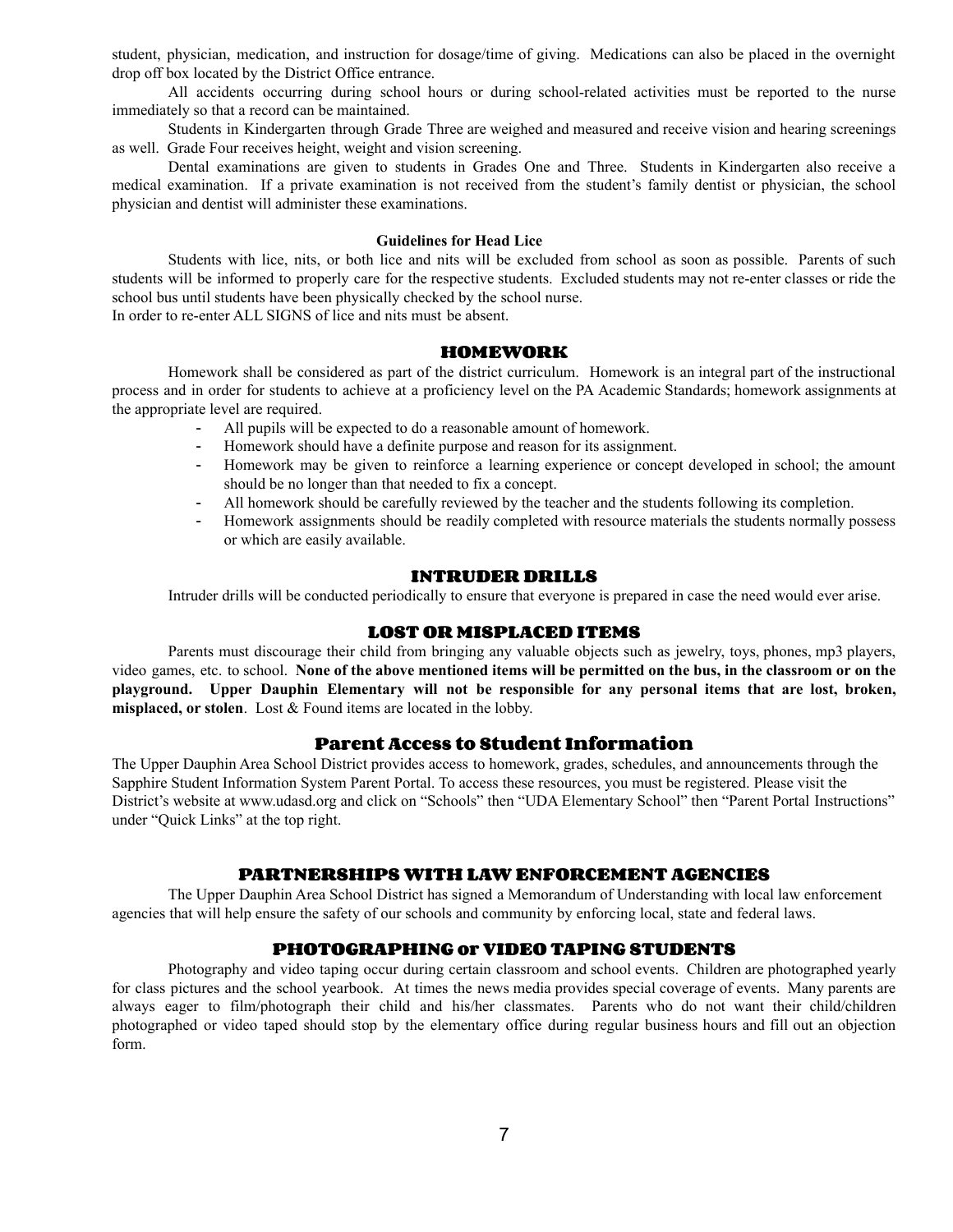# **PLACEMENT OF STUDENTS**

Request for student placement with a specific teacher or classroom will not be honored. If you have a concern regarding next year's classroom placement, please contact Mrs. Megonnell prior to May 1<sup>st</sup> of the current school year. Decisions concerning student placement will be determined using the following criteria:

- 1. Matching teaching/learning styles
- 2. Concerns for special needs students
- 3. To ensure proper dispersion of: Learning Disabled Students Students with Physical Disabilities Discipline Problems Male/Female Percentages Speech/Language Services Remedial Support Services
- 4. To abide by Individualized Educational Plans
- 5. To abide by Multi-Disciplinary Decisions
- 6. To abide by Chapter 15 Agreements

# **PROGRESS REPORTS & REPORT CARDS**

In order to inform parents of the educational progress of their child, report cards are sent home four times during the term every nine weeks. Every parent is given an opportunity to meet with the teacher in a regularly scheduled conference. This is done at approximately the end of the first and third marking periods. Grades are available through our online parent portal and parents are strongly encouraged to check their children's grades regularly, especially ½ way through the marking period.

# **PROMOTION POLICY PROCEDURE**

Procedure:

School personnel will encourage parent involvement in all steps of the ongoing evaluation of pupils.

Teachers will inform the principal and the parents of pupils experiencing academic difficulty anytime after the  $2<sup>nd</sup>$  marking period.

Teachers will identify no later than the 3<sup>rd</sup> marking period pupils who may be considered for retention.

Teacher and/or Principal will inform the parents of the potential retention via parent conference followed by written notification.

The building principal in consultation with the classroom teacher and other appropriate personnel will evaluate the record of the identified pupil and reach a full decision.

Parents will be informed in writing by the building principal of the district's final decision by the end of the school term.

The final decision about retention will be determined by the school's administration. If a parent disagrees with the school's recommendation they can appeal this with the Superintendent.

If a student is absent 25 days or more without an acceptable medical excuse, credit for the year's work may be **withheld and the entire year may have to be repeated.**

Guide lines for retention in elementary grades 2-4:

- A child could be retained if his/her behavior is deemed immature for the succeeding grade.
- Repeating kindergarten, first or second grade is more helpful than repeating a later grade
- A child who is failing two or more major subjects could be held in the same grade for another year; major subjects are Math, Reading and Written Language
- A child may be retained if he/she does not demonstrate adequate reading proficiency per grade level.

# **REFERRAL SERVICES**

There are times in some people's lives when social and emotional problems get to a point where outside help may be needed. The guidance department of Upper Dauphin Area has a list of agencies who may be of assistance during these times.

If a student or a parent would need information or help in selecting an agency which could meet your needs, please contact our guidance counselor at 362-6622 between the hours of 8 am and 3 PM.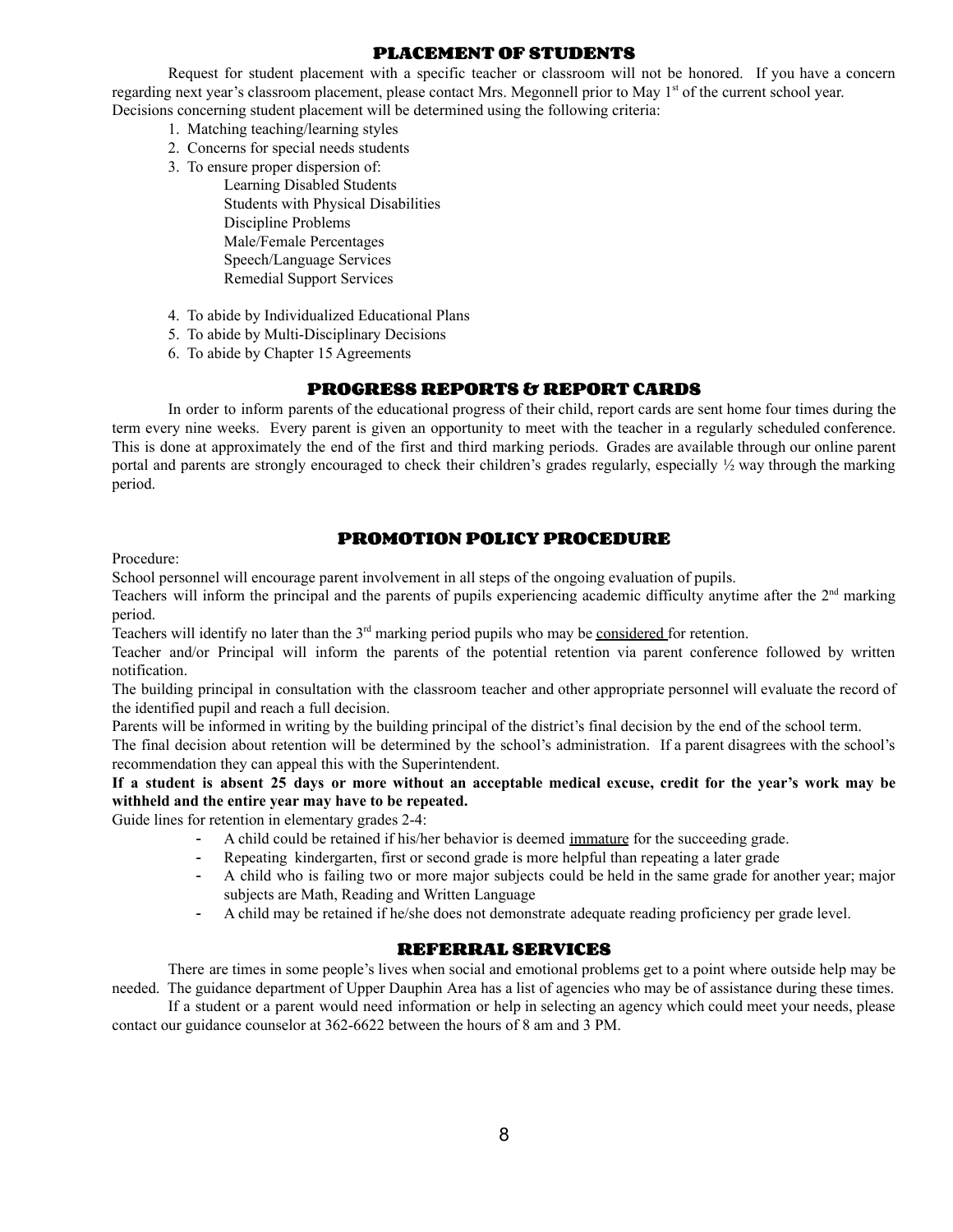#### **SCHOOL INSURANCE**

The District makes available to students an insurance program each fall at a nominal fee. This insurance covers accidents on the way to and from school as well as activities taking place during school hours. This policy can also be purchased on a 24 hours, 12 month basis. For more information, please contact the district office.

#### **SPEECH PROGRAM**

A speech program is provided for children with speech problems under the direction of a trained speech consultant. The program provides diagnosis, evaluation, and speech therapy when applicable.

### **STUDENT RECORDS**

Guidelines on student records for the Upper Dauphin Area School District are on file in the principal's office. These guidelines are available to parents for inspection and review. Included in these guidelines are a rationale for student records, classification of records, a description of records, consent procedures for the collection of data, a description of the maintenance and security of records, review procedures, longevity of records, and dissemination of information from records including release procedures and access policies.

# **SUPPORT SERVICES**

#### ELEMENTARY STUDENT ASSISTANCE PROGRAM

The mission of the Upper Dauphin Area Elementary School Student Assistance Program is to ensure that our students' emotional and physical needs are met, enabling them to reach their full potential. This service is totally confidential. Our purpose is:

- 1. To identify students who are experiencing barriers to learning and school success.
- 2. To intervene and refer these students to appropriate school and community resources.
- 3. To monitor identified students and gather data necessary for assessment. The UDA Elementary Student Assistance Program team consists of the building principal, guidance counselor, school psychologist, school nurse, physical education teacher, classroom teachers, a representative from Dauphin County Drug & Alcohol, and a mental health professional. The support and involvement of parents is vital to the success of the program.

Referrals to the team may be made by the principal, teachers and other school staff, parents, other students, and by self-referral of a student experiencing difficulty.

4. Please contact the elementary school counselor for additional information at (717) 362-6619.

#### b. STUDENT SUCCESS TEAM

The Child Study Team is an innovative program based upon the belief that all students can learn and that all students matter. It is a program designed to maximize individual student success in the regular classroom. Child Study also serves as a screening process for students who may be in need of special education services. The student success team is a group approach to problem-solving, which provides for cohesiveness, coordination, and continuity of instruction.

Any elementary student experiencing academic, behavioral, or life skills difficulties may be referred to the Child Study Team. The student may be identified to SST by professional staff or a parent based on the student's records; i.e. grades, attendance, disciplinary records; or as indicated by the following screening: speech and language, vision, hearing or motor. More information about the Student Success Team is available by contacting the elementary school office at 362-4511 between the hours of 8:00 AM and 3:00 PM.

#### **TITLE I**

Upper Dauphin Elementary School is considered a "Schoolwide Title I" school. This means that we receive federal funding to supplement our instruction so that we can meet the needs of all of our students. We hold a Title I Parent Meeting at Open House at the beginning of the year, and at Parent/Teacher Conferences we have Title I information available. If you have any questions about our Title I programming and/or funding, please contact Mrs. Megonnell at (7170 362-6615 or [megonnellj@udasd.org](mailto:megonnellj@udasd.org) .

#### **TOBACCO USE**

The Board recognizes that the use of tobacco by students presents a health and safety hazard which can have serious consequences for both users and nonusers.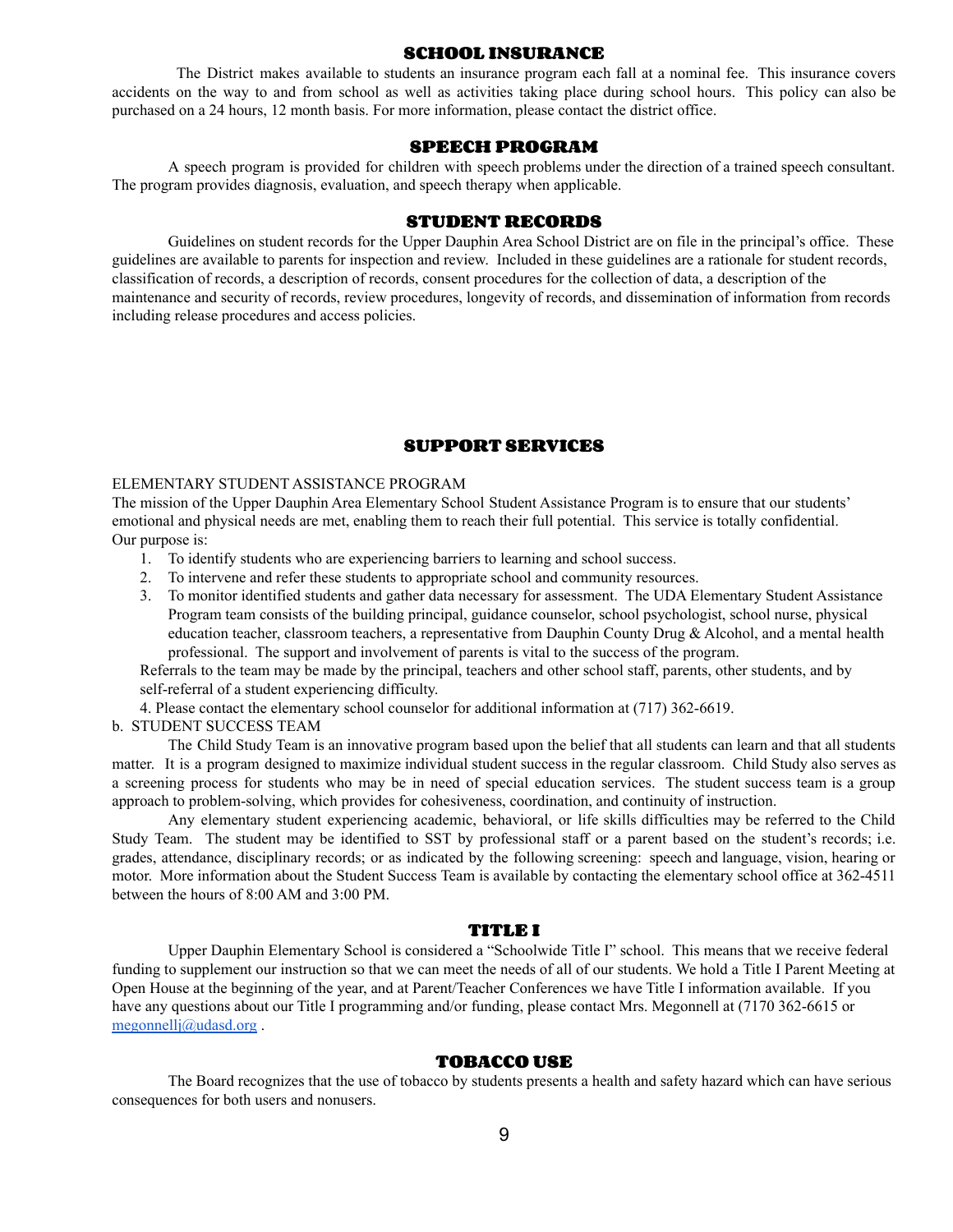Tobacco shall be defined as a lighted or unlighted cigarette, cigar and pipe; other lighted smoking product; and smokeless tobacco in any form. Also, electronic cigarettes are treated as tobacco and are prohibited.

Students are prohibited from possessing and using tobacco at any time in a school building, on a school bus, and on school property. The school district will initiate prosecution of any student who violates the tobacco use policy.

Any student convicted of possessing or using tobacco in a school building or on a school bus or school property shall be fined up to \$50 plus court costs or admitted to alternative adjudication.

#### **TRANSFERS**

Students transferring to another school district must secure the proper papers from the office. Records will then be forwarded to the new school district after all school property has been returned and financial obligations are met.

#### **VANDALISM**

Students who destroy or damage school property will be required to clean up/fix the property that was damaged or pay for losses/damages. If a student willfully destroys school property, suspension and possible expulsion may be necessary. Accidental damage should be reported to a teacher or to the office immediately.

#### **VISITOR AND SECURITY PROCEDURE**

Parents are urged to visit the school. Please notify your child's teacher or office prior to visitation. All visitors must report to the office (ID is required); sign-in; and secure a pass if they plan to visit school personnel or a child's classroom. If you need to visit the nurse, please see the office for a special pass which will scan you through to the middle school side where the nurse is located.

#### **VOLUNTEER POLICY**

In order to ensure student safety, the school board has approved a volunteer policy. What is a "Volunteer"? As examples, and without limiting the category of individuals who may be considered volunteers, Volunteer includes: (i) any individual who serves as a Volunteer sport coach or otherwise assists and has contact with children in connection with production or conduct of a play, concert, or other curricular, co-curricular, or extracurricular activity; (ii) an individual who serves as a daily, weekly, or other periodic scheduled classroom assistant; (iii) an individual who serves as a school sponsored event chaperone; and (iv) an individual who in connection with a school sponsored activity has contact, unsupervised by a school employee, with a child with respect to whom the individual is not the parent, close relative, or guardian of the child. A Volunteer is someone who is more than a visitor, and normally involves an individual working directly with one or more students, having responsibility for one or more students, and unless unsupervised having repeated interaction with one or more students. An individual who allows a student to visit the individual's place of business for job shadowing is not considered a Volunteer.

What is a "Visitor"? A Visitor is an individual whose actions do not rise to the level of a volunteer. As examples, and without limiting the category of individuals who may be considered visitors, Visitor includes: (i) a parent, close relative, or guardian who visits a classroom, auditorium, other school common area, or private meeting area to make a delivery to, meet with, or share a celebration time with, a student who is the individual's child or other close relative or for whom the individual is the guardian; (ii) an individual attends a sports event or other extracurricular activity; or (iii) an individual who is a career day or other similar speaker or participant visiting to share information with students under supervision of a school employee.

According to the law, a volunteer responsible for the welfare of a child or having direct contact with children is required to submit criminal history, child abuse background checks, and FBI fingerprint clearances, with this exception-if the individual has resided in Pennsylvania for the previous ten years consecutively including military service, FBI fingerprint clearance is not required. "Direct Contact with Children" is defined as "the care, supervision, guidance, or control of children or routine interaction with children."

Getting the clearances can take up to six weeks, so I recommend you start the process as soon as possible. If you log 20 hours of service in one school year, the district will reimburse \$40 of the cost of the clearances. If your volunteer service is continuous, the clearances are good for three years.

### **UPPER DAUPHIN AREA SCHOOL DISTRICT CODE OF CONDUCT**

The administration, faculty, and staff of the Upper Dauphin Area School District strive to provide a quality education for all students in a caring and safe environment. We are committed to a positive and active relationship with parents and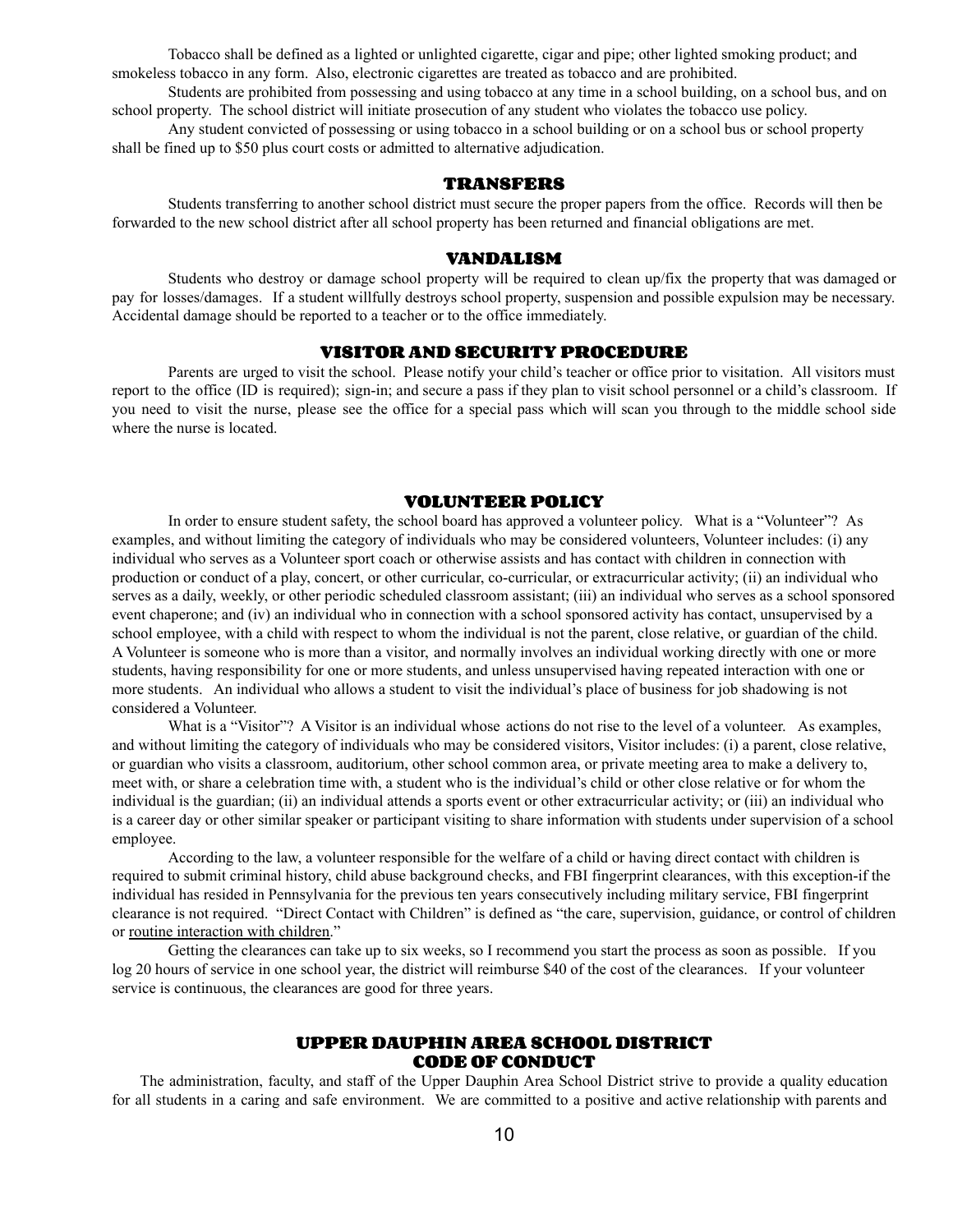community, and it is our goal that each student be prepared intellectually, physically, and emotionally for life in a global society.

This Code of Conduct establishes rules for maintaining an educational environment that allows the teacher to communicate effectively with all students in the class, allows all students in the class to learn, has consequences that are fair and developmentally appropriate, and considers the student and the circumstances of the situation.

This Code of Conduct meets the legal requirements of Section 12.3 of the Pennsylvania Code as this is disseminated to students and parents in the district's school's student handbooks, meets the requirements of Act 26 of 1995 as relates to the possession of weapons, establishes a rational standard of behavior for all students in achieving the objective of providing a safe environment for the pursuit of knowledge, helps prepare students for life in a democratic society where adopted laws govern and maintain a measure of protection and security for all citizens within the framework of freedom, and supports the school district's Mission Statement.

#### **FREE EDUCATION**

All persons residing in this Commonwealth between the ages of 6 and 21 years are entitled to a free and full education in the Commonwealth's public schools.

- Parents or guardians of all children between the ages of 8 and 17 are required by the compulsory attendance law to ensure that their children attend an approved educational institution, unless legally excused. Students who have not graduated may not be asked to leave school merely because they have reached 17 years of age if they are fulfilling their responsibilities as students. A student may not be excluded from the public schools or from extracurricular activities because:
	- 1. The student is married.
	- 2. The student is pregnant.
	- 3. The student has a disability as identified by Chapter 15 (relating to protected handicapped students).
	- 4. The student is an eligible student identified under Chapter 14 (relating to special education services and programs).

#### **STUDENT RESPONSIBILITIES**

- Student responsibilities include regular school attendance, conscientious effort in classroom work and homework, and conformance to school rules and regulations. Most of all, students are responsible to share with the administration and faculty a responsibility to develop a climate within the school that is conducive to wholesome learning and living.
- No student has the right to interfere with the education of fellow students. It is the responsibility of each student to respect the rights of teachers, students, administrators and all others who are involved in the educational process.
- Students should express their ideas and opinions in a respectful manner.
- It is the responsibility of the students to conform to the following:
	- 1. Be aware of all rules and regulations for student behavior and conduct themselves in accordance with them. Students should assume that, until a rule is waived, altered or repealed in writing, it is in effect.
	- 2. Volunteer information in matters relating to the health, safety and welfare of the school community and the protection of school property.
	- 3. Dress and groom to meet standards of safety and health, and not to cause substantial disruption to the educational processes.
	- 4. Assist the school staff in operating a safe school for the students enrolled therein.
	- 5. Comply with Commonwealth and local laws.
	- 6. Exercise proper care when using public facilities and equipment.
	- 7. Attend school daily and be on time at all classes and other school functions.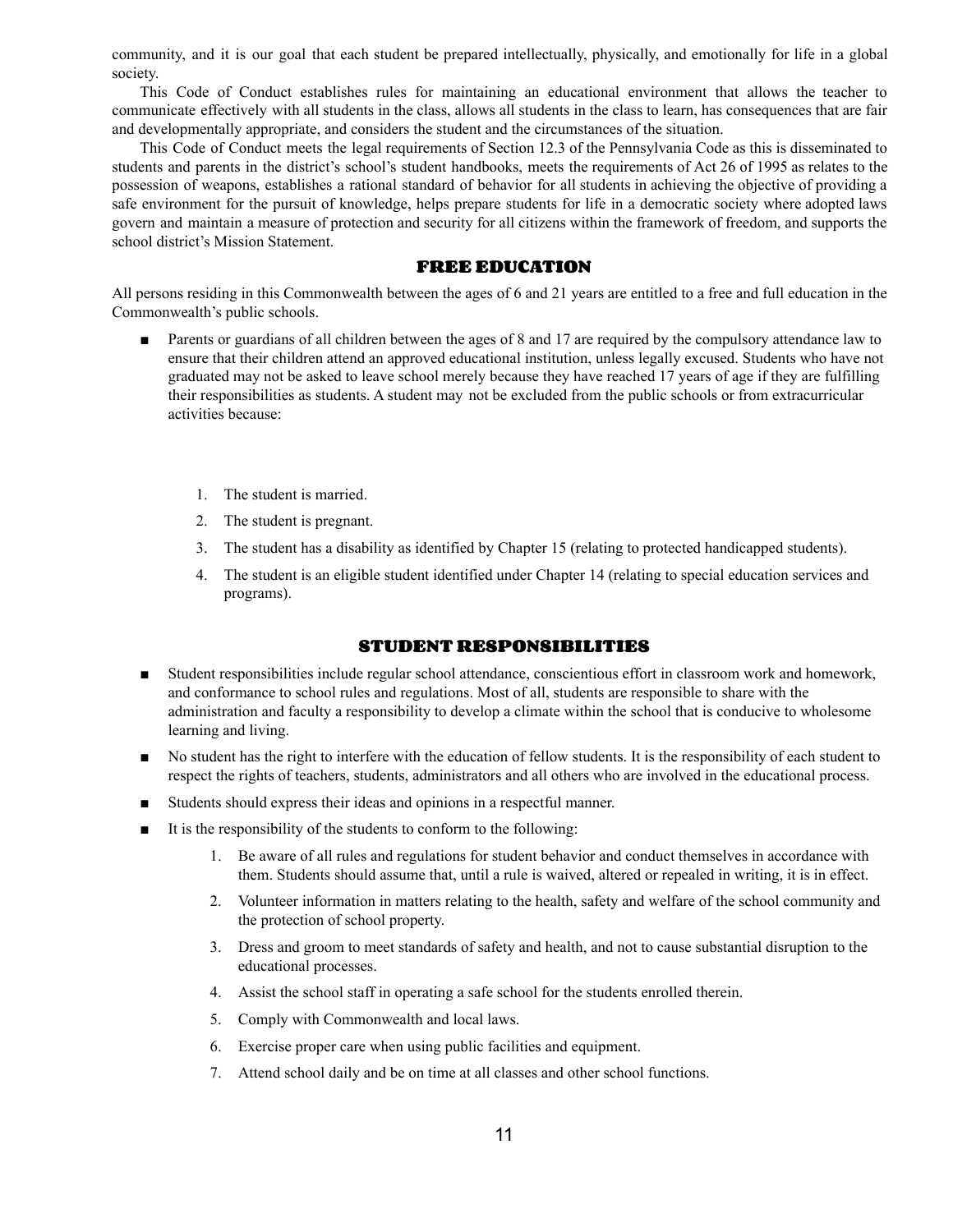- 8. Make up work when absent from school.
- 9. Pursue and attempt to complete satisfactorily the courses of study prescribed by local school authorities.
- 10. Report accurately in student media.
- 11. Not use obscene language in student media or on school premises.

# **STUDENT GUIDELINES FOR IN-SCHOOL BEHAVIORS**

No student will be allowed to leave the building without adult supervision during the school day.

If there are any restrictions as to who should be allowed to pick up a student, please fill out the appropriate form, or call the school office. NO VISITOR will be allowed to take a student from class without permission from the office and/or legal guardianship.

If a parent insists on taking the student, the teacher will contact the office via messenger.

If there is no proof of guardianship, a student will not be permitted to go with that person.

# **DISCIPLINE PROCEDURES**

Discipline at the Upper Dauphin Area School District is defined as a process which strengthens, molds, and corrects students through a program of teaching supervisory control, a system of essential rules, and when necessary, just and constructive management. Awareness of rules and responsibilities on the part of the participants minimizes discipline problems. We believe that no student should be allowed to interfere with a teacher's right to teach and no student be allowed to interfere with another student's right to learn. If a disturbance poses a threat to the safety of other students, the student himself/herself, or any school property, emergency measures will be undertaken for protective purposes. This may include physical restraint and/or removal of the child from the situation. Where physical confrontation is required, only that which is necessary from a protective standpoint will be taken. Disciplinary response will be determined by the professional in charge. The frequency and severity of the behavior will be taken into consideration. With this viewpoint in mind, the following guidelines for behaviors have been established.

#### **DISCIPLINARY OFFENSES**

In an attempt to clarify disciplinary actions, offenses have been categorized into levels indicating seriousness. Appropriate disciplinary actions have been listed for each level.

#### **DISCIPLINARY ACTION**

The school's primary concern is to assist students in correcting undesirable behavior. To this end, school officials will work with the students, their parents or guardians, as well as resource people and community agencies to achieve more appropriate behavior. In order to apply disciplinary action uniformly for all students, the administration has developed a set of specific disciplinary measures for each level of offense. Most often these can be handled as a routine matter. However, for very serious cases of misconduct, further action may be taken by the Superintendent or Board of School Directors.

#### **LEVEL I OFFENSE**

- 1. Minor incidence of insubordination
- 2. Minor incidence of disruptive behavior in class, halls, cafeteria, bus, field trips, etc.
- 3. Minor incidence of use of abusive language, obscene or profane language or gestures
- 4. Academic misconduct—cheating, unprepared for class, plagiarism etc.
- 5. Failure to return a form which requires a signature
- 6. Defiance
- 7. Minor incidence of a bus disturbance
- 8. Infraction of library rules; Failure to follow class rules
- 9. Minor incidence of disrespectful behavior
- 10. Failure to have Student Agenda (Student Handbook)
- 11. Public displays of affection
- 12. Possession of lighter, matches, or any other materials that create a flame
- 13. Lying
- 14. Misconduct in the halls (roughness; horseplay; loitering)
- 15. Opening or entering another student's locker
- 16. Having an open container of food or drink outside of the cafeteria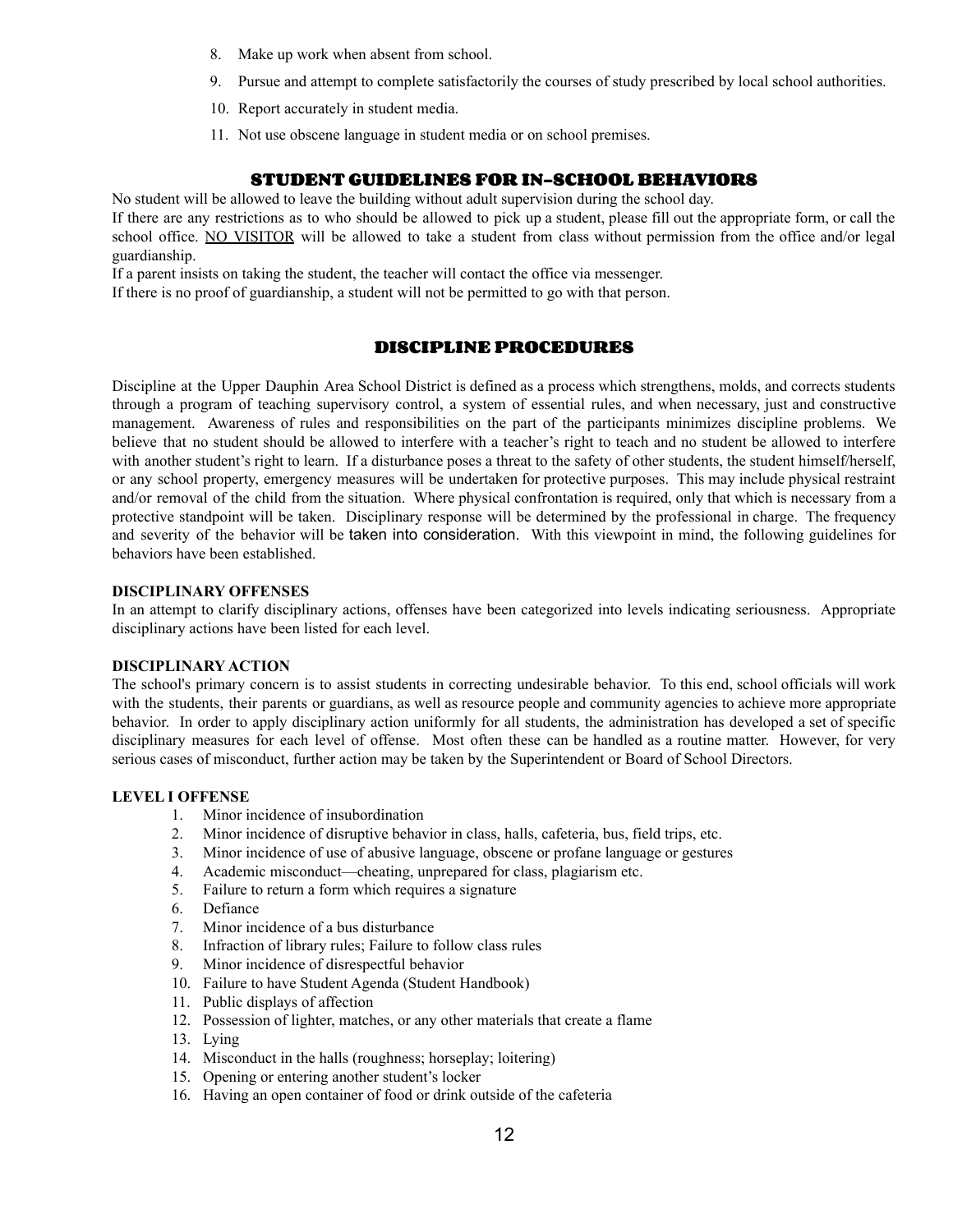- 17. Use of electronic devices during school hours such as, but not limited to cell phones, tablets, beepers; possession of laser pointer devices
- 18. Dress code violations
- 19. Minor incidence of throwing objects
- 20. Minor incidence of computer usage violations
- 21. Late to class
- 22. Other minor infractions of unacceptable behavior or any condition that causes a disruption of the educational process or constitutes a health and/or safety hazard

# **LEVEL I ACTION**

Disciplinary action would include the assignment of a warning, time-out, detention(s), or an in-school suspension (ISS).

## **LEVEL II OFFENSE**

- 1. Continuation of unmodified Level I misbehavior
- 2. Not reporting to a scheduled class, homeroom, or assigned area; not having a hall pass; leaving class or assigned area without permission.
- 3. Insubordination
- 4. Forgery
- 5. Use of abusive language, obscene or profane gestures including school group photos; possession of pornography; visiting pornographic websites on school computers
- 6. Disruptive behavior during the serving of detention
- 7. Major disruptive behavior in class
- 8. Disrespect to staff
- 9. Possession of lighter, matches, or any other materials that create a flame
- 10. Excessive tardiness to school (starting with the 4th tardy)
- 11. Defacing school property such as books, posters, desks, or classroom materials
- 12. Pushing, hitting, tripping or any other minor form of physical offenses toward others
- 13. Hostile or intimidating behavior toward others; making threats
- 14. Failure to serve detention
- 15. Leaving school without permission
- 16. Entering an unauthorized area
- 17. More serious incidences of computer usage violations
- 18. Harassment—physical or verbal
- 19. Actions that may cause harm to others
- 20. Other infractions of more serious unacceptable behavior or any condition that causes a disruption of the educational process or constitutes a health and/or safety hazard
- 21. Gambling

# **LEVEL II ACTION**

*ISS refers to In-school suspension. OSS refers to out-of-school suspension.*

Disciplinary action for Level II offenses will result in the following:

- 1. A first offense will result in detention(s).
- 2. A second offense will result in multiple detentions or suspension
- 3. Additional offenses will result in additional detentions and/or suspension from school and may further result in a hearing with the School Board, a committee of the School Board or its designee with administrative recommendation for exclusion of the student from school for a longer specified period of time.

A first or second offense Level II suspension will be served in or out of school at the discretion of the school administration. Students are responsible for making up exams and work missed while on suspension and will be permitted to complete these assignments upon return to school.

#### **LEVEL III OFFENSE**

- 1. Continuation of unmodified Level II misbehavior
- 2. Verbal or physical assault
- 3. Abusive, obscene, or profane language or gestures directed toward staff
- 4. \*Fighting and disorderly conduct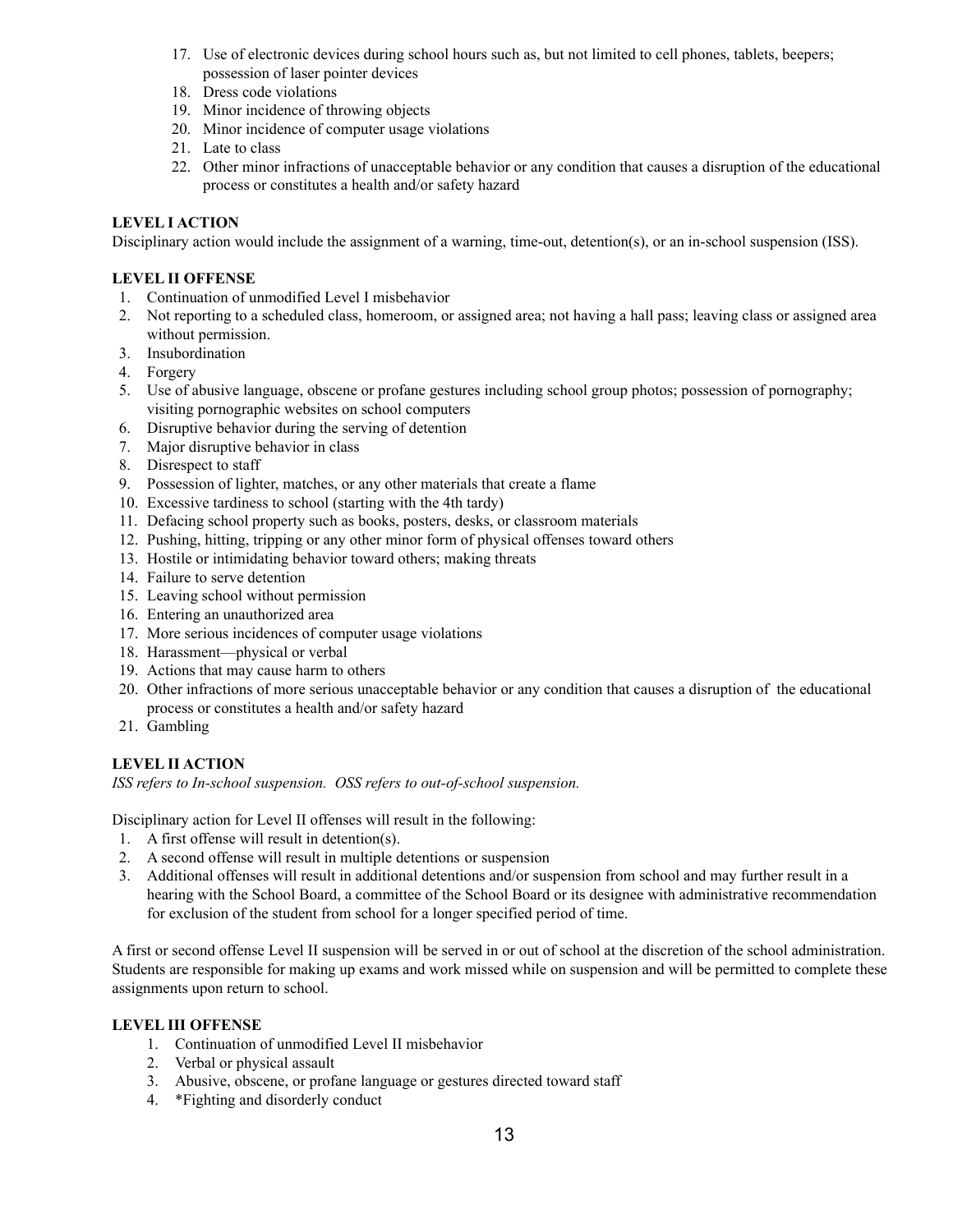- 5. \*\*Vandalism; more serious destruction of school property; destruction of electronic equipment (computers, cameras, etc.)
- 6. Stealing
- 7. Use and/or possession of tobacco products, vapes and/or JUUL
- 8. Use and/or possession of spray inhalants such as but not limited to mace or pepper sprays
- 9. Use of "look alike" weapons to intimidate or create fear
- 10. Inappropriate touching
- 11. Major harassment: sexual; bullying; intimidation; racial comments; discriminatory behavior
- 12. Other more serious misconduct
- 13. Disruptive behavior during in-school suspension

\*Fighting, disorderly conduct, vandalism, and tobacco violations may result in a Level III disciplinary action and a citation which may result in a fine.

\*\* Act 16 of 1994 amends the Crimes Code to expand the offense of "institutional vandalism" to include carrying aerosol spray-paint cans, broad-tipped indelible markers or similar marking devices into an institution, such as a school building, with the intent to vandalize. Pa. C.S. Section 3304 (a) (4).

\*\* Act 17 of 1994 amends the Crimes Code to define defacing public and private property with spray paint or indelible markers as "criminal mischief." The Act also provides the court with a community service sentencing option in lieu of jail time for such an offense. Pa. C.S. Section 3307 (a)(.3).

# **LEVEL III ACTION**

- 1. A first offense will result in multiple detentions and/or a one to three day suspension depending on the severity of the offense.
- 2. A second offense will result in a three to five day suspension.
- 3. A third offense will result in a five to ten day out of school suspension from school and may further result in a hearing with the School Board, a committee of the School Board or its designee with administrative recommendation for exclusion of the student from school for a longer specified period of time.
- 4. Depending upon the serious nature of the Level III offense, the administration reserves the right to increase the number of days of a suspension for such offenses.

#### **LEVEL IV OFFENSE**

- 1. Major physical assault
- 2. Major insubordination, rage and hostility, hitting, or threatening behavior toward the middle school faculty, staff or principal
- 3. Possession and/or use of drugs and/or alcohol or any unauthorized substance; possession of drug paraphernalia; intent to sell and/or distribute drugs and/or alcohol or any unauthorized substance or synthetic or "look-alike" drugs
- 4. Extortion
- 5. Arson or tampering with fire alarms, extinguishers, or activating a false alarm
- 6. Bomb threats, terroristic threats
- 7. Major vandalism (refer to the Pennsylvania Crimes Code)
- 8. \*Possession of and/or use of weapons or look-a-likes
- 9. Repeated incidents of discriminatory behavior; major racial comments/threats
- 10. Possession, use, or transfer of fireworks or related materials
- 11. Reckless Endangerment--Reckless endangerment includes any actions that could seriously injure another person, whether intentional or not.
- 12. Commission of any other act punishable under the Pennsylvania Crimes Code
- 13. Other very serious misconduct

\* Students referred to the Student Assistance Program (SAP) because of an alcohol and/or controlled substance violation WILL be required to have an assessment completed and to comply with the recommendations of the assessment provider.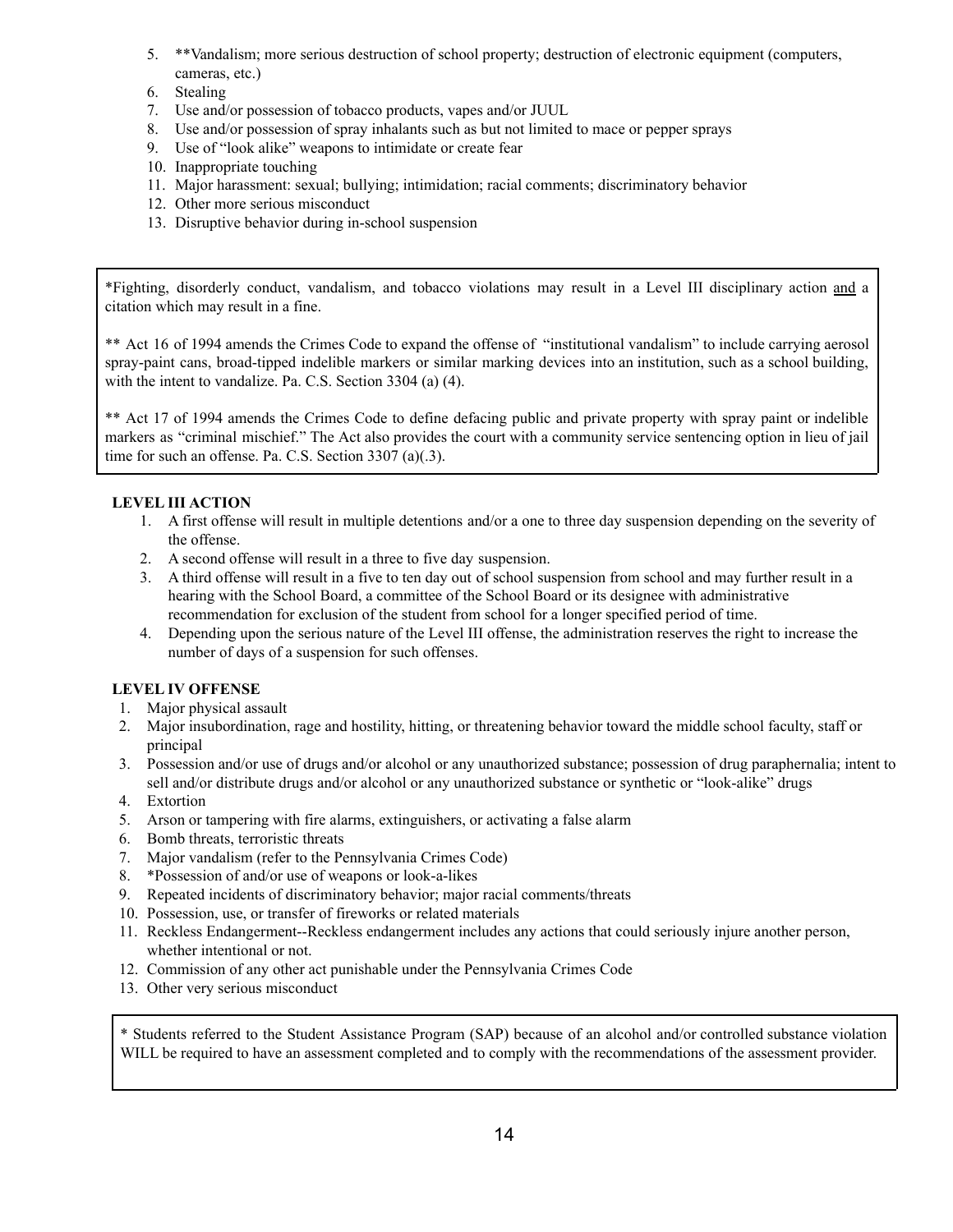\*The Federal Gun-Free School Act of 1994 states, "Any student who brings a firearm or weapon to school (as defined in Section 912 of Title 18, United States Code) shall be referred to the criminal justice system." (Public Law 103-382)

\*The term "weapon" shall include, but not be limited to, any knife, cutting instrument, cutting tool, nunchaku, firearm, shotgun, rifle and any other tool, instrument or implement capable of inflicting serious bodily injury (PA School Code, 1317.2).

\* Act 26 of 1995 amends the PA School Code to require a one year expulsion for students possessing a weapon on school property, on a school bus, or at any school-sponsored activity.

#### **LEVEL IV ACTION**

Level IV acts include those which result in violence to another person or their property or which pose a threat to the safety of others in school. These actions are often criminal and are so serious that they require administrative actions, which result in police involvement and in the immediate removal of the student from school.

A first offense will result in up to a ten day suspension from school and may further result in a hearing with the School Board, a committee of the School Board or its designee with administrative recommendation for exclusion of the student from school for a longer specified period of time.

We consider bringing weapons to school a serious matter; however, we encourage students to make the right choice by acknowledging having a weapon as soon as possible. If a student inadvertently brings a weapon to school or a school activity and there are clarifying circumstances involved, immediately bringing the weapon forward will be helpful in resolving the matter.

# **Suspensions**

Students may be assigned to either in-school (ISS) or out-of-school suspension (OSS).

Students in ISS will be responsible for completing assignments given by teachers. The student will be isolated from the rest of the student body and will be subject to certain restrictions. The principal, along with the ISS aide, directs and supervises students in ISS.

Students suspended OSS may not come onto school property or attend any after-school function during the time of **their suspension. (Exceptions: Picking up schoolwork; an appointment approved by the principal.) Participation in** all school related activities may resume upon full completion of the suspension. Students shall be permitted to complete all assignments missed due to suspension from school. If assignments are not received by the suspended student before departure from school, the parent or guardian may request the assignments by calling the school office.

# **Hearings/Due Process**

The Board of School Directors believes that education is a fundamental right, and students must be afforded all appropriate elements of due process if they are to be excluded from school. In a case involving a possible expulsion, the student is entitled to a formal hearing, which is a fundamental element of due process.

#### **1. Informal Hearings**

When a suspension exceeds three school days, the student and parents or guardian shall be given the opportunity for an informal hearing consistent with the requirements set forth in Section 12.8(c) (relating to hearings).

- **a.** The purpose of the informal hearing is to enable the student to meet with the appropriate school official to explain the circumstances surrounding the event for which the student is being suspended, to demonstrate that there is a case of mistaken identity or to show that there is some compelling reason why the student should not be suspended. The informal hearing also encourages the student's parents or guardian to meet with the principal to discuss ways by which future offenses can be avoided.
- **b.** At the informal hearing, the following due process requirements are to be observed: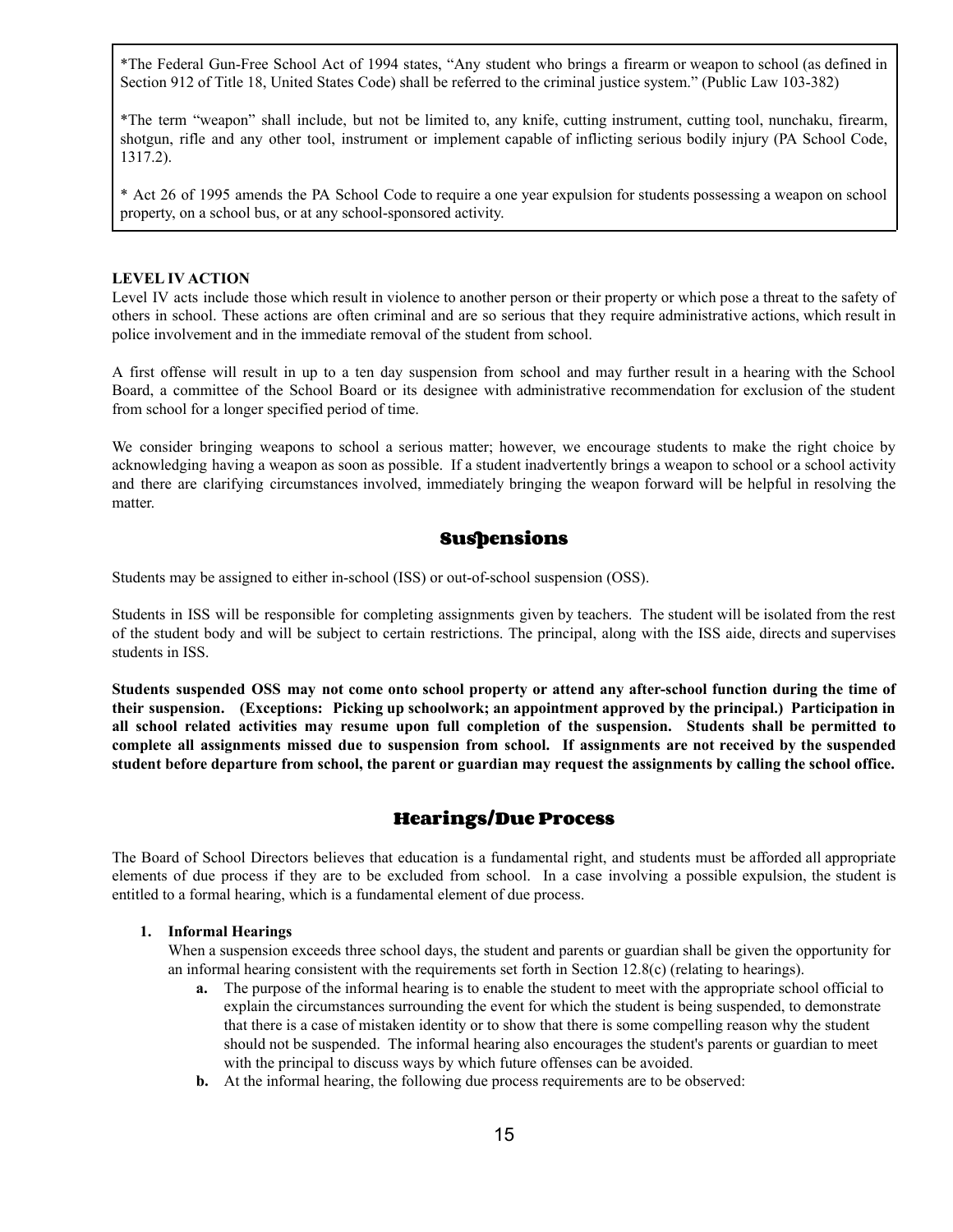- i. Notification of the reasons for the suspension in writing, given to the parents or guardian to the student.
- ii. Sufficient notice of the time and place of the informal hearing.
- iii. A student has the right to question any witnesses present at the hearing.
- iv. A student has the right to speak and produce witnesses on his/her own behalf.
- v. The district shall offer to hold the informal hearing within the first five days of suspension.

#### **2. Formal Hearings**

Expulsion is exclusion from school by the Board of School Directors for a period exceeding 10 school days and may be permanent expulsion from the school rolls. All expulsions require a prior formal hearing under Section 12.8.

- a. A formal hearing may be held before the Board of School Directors or a duly authorized committee of the Board, preferably composed of no fewer than three members of the School Board. The hearing committee's decision is advisory to the School Board where expulsion is recommended. A majority vote of the entire School Board is required to expel a student.
- b. At the formal hearing, the following due process requirements are to be observed:
	- i. Notification of the charges in writing, sent to the parents or guardian by certified mail, and to the student.
	- ii. Sufficient notice of the time and place of the hearing.
	- iii. The right to an impartial tribunal.
	- iv. The right to be represented by counsel.
	- v. The right to demand that any such witnesses appear in person and answer questions or be cross-examined.
	- vi. The student's right to testify and produce witnesses on his/her own behalf.
	- vii. A record must be kept of the hearing either by a stenographer or tape recorder. The student is entitled, at the student's expense, to a copy of the transcript.
- c. If requested by the student or the student's parents, the hearing shall be in private.
- d. Where the student is dissatisfied with the results of the hearing, recourse can be had to the appropriate state court. If it is alleged that a constitutional issue is involved, the student may file a claim for relief in the appropriate federal district court.

## **NONDISCRIMINATION STATEMENT**

The Upper Dauphin Area School District is an equal opportunity education institution and will not discriminate in its educational programs, activities or employment practices on the basis of race, color, national origin, sex, age, religion ancestry, disability, union membership or other legally protected classification.

Upper Dauphin Area School District will take steps to assure that lack of English language skills will not be a barrier to admission and participation in all educational and vocational programs.

For information about your rights or grievance procedures, contact the Superintendent of Upper Dauphin Area School District, at 717-362-8134.

The District Title IX Coordinator is the Business Manager and the District Section 504 Coordinator is the School Superintendent. Both may be reached at 717-362-8134. Citizens with impairments in vision and/or hearing need to contact the School Superintendent to obtain information as to existence and location of services, activities and facilities that are accessible.

# **CORPORAL PUNISHMENT**

- Corporal punishment is defined as physically punishing a student for an infraction of the discipline policy. Use of corporal punishment is prohibited.
- Teachers and school authorities may use reasonable force under the following circumstances:
	- 1. To quell a disturbance.
	- 2. To obtain possession of weapons or other dangerous objects.
	- 3. For the purpose of self-defense.
	- 4. For the protection of persons or property.

# **WEAPONS**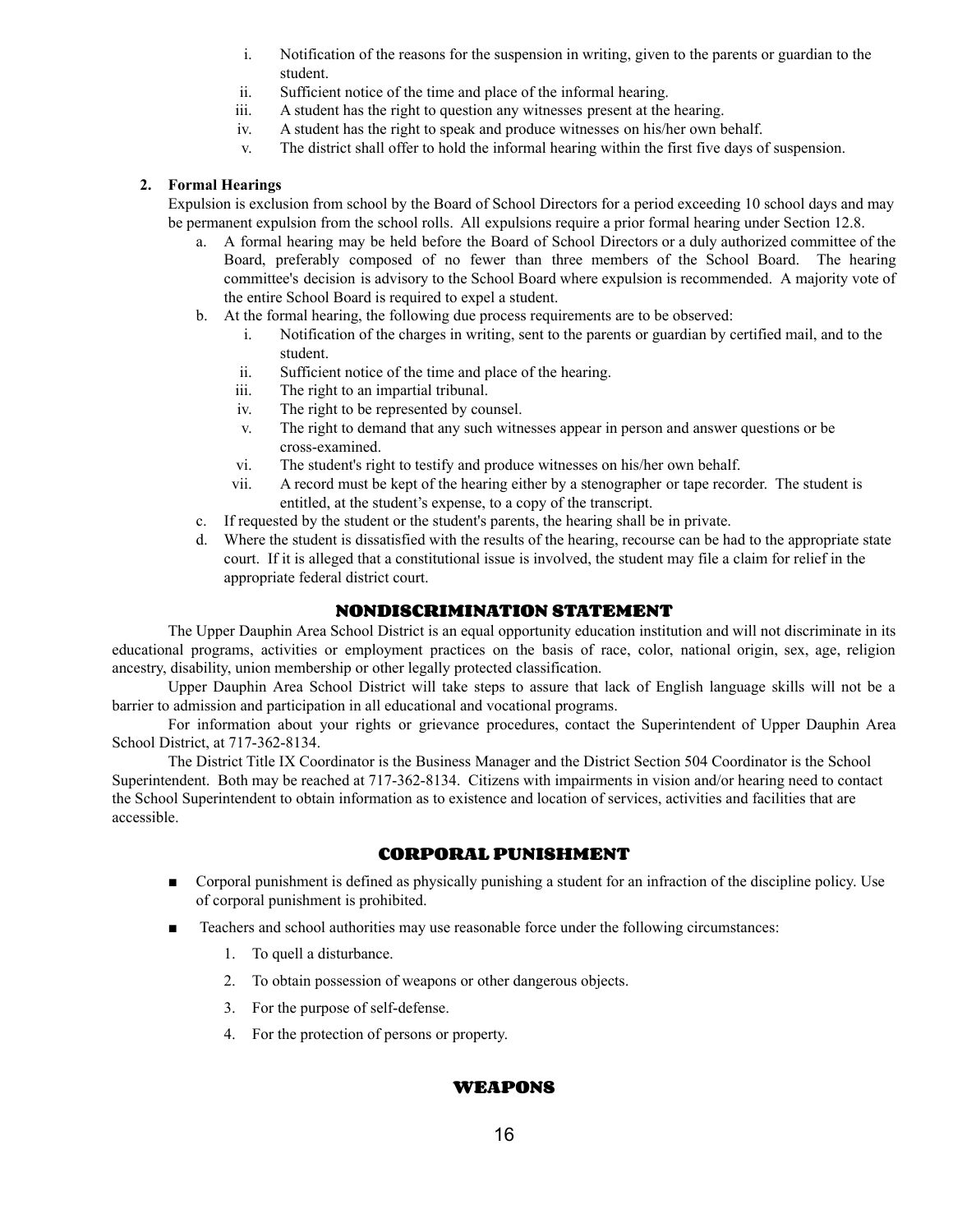The Board recognizes the importance of a safe school environment relative to the educational process. Possession of weapons in the school setting is a threat to the safety of students and staff and is prohibited by law.

Definitions: **Weapon** - the term shall include but not be limited to any knife, cutting instrument, cutting tool, nunchak, firearm, shotgun, rifle, and/or any other tool, instrument or implement capable of inflicting serious bodily injury.

**Possessing** - a student is in possession of a weapon when the weapon is found on the person of the student; in the student's locker; under the student's control while on school property, on property being used by the school, at any school function or activity, at any school event held away from the school, or while the student is coming to or from school.

**Expulsion** – removal from the student's regular program. Care should be taken by school officials to ensure that a student who is determined to have brought a firearm to school is effectively removed from that setting.

The Board prohibits students from possessing and bringing weapons and replicas of weapons into any District buildings, onto school property, to any school-sponsored activity, and onto any public vehicle providing transportation to school or a school-sponsored activity. The District shall expel for a period of not less than one (1) year any student who violates this weapons policy. Such expulsion shall be given in conformance with formal due process proceedings required by law. The Superintendent may recommend modifications of such expulsion requirement on a case-by-case basis. In the case of a student with disabilities, the Superintendent shall take all necessary steps to comply with the Individuals With Disabilities Education Act.

# **FREEDOM OF EXPRESSION**

- The right of public school students to freedom of speech is guaranteed by the Constitution of the United States and the Constitution of the Commonwealth.
- Students shall have the right to express themselves unless the expression materially and substantially interferes with the educational process, threatens serious harm to the school or community, encourages unlawful activity or interferes with another individual's rights.
- Students may use publications, handbills, announcements, assemblies, group meetings, buttons, armbands and any other means of common communication, provided that the use of public school communications facilities shall be in accordance with the regulations of the authority in charge of those facilities.
	- 1. Students have the responsibility to obey laws governing libel and obscenity and to be aware of the full meaning of their expression.
	- 2. Students have the responsibility to be aware of the feelings and opinions of others and to give others a fair opportunity to express their views.
- Identification of the individual student or at least one responsible person in a student group may be required on posted or distributed materials.
- School officials may require students to submit for prior approval a copy of materials to be displayed, posted or distributed on school property.
- Bulletin boards must conform to the following:
	- 1. School authorities may restrict the use of certain bulletin boards.
	- 2. Bulletin board space should be provided for the use of students and student organizations.
	- 3. School officials may require that notices or other communications be officially dated before posting, and that the materials be removed after a prescribed reasonable time to assure full access to the bulletin boards.
- School newspapers and publications must conform to the following:
	- 1. Students have a right and are as free as editors of other newspapers to report the news and to editorialize within the provisions in paragraphs (4) and (5).
	- 2. School officials shall supervise student newspapers published with school equipment, remove obscene or libelous material and edit other material that would cause a substantial disruption or interference with school activities.
	- 3. School officials may not censor or restrict material simply because it is critical of the school or its administration.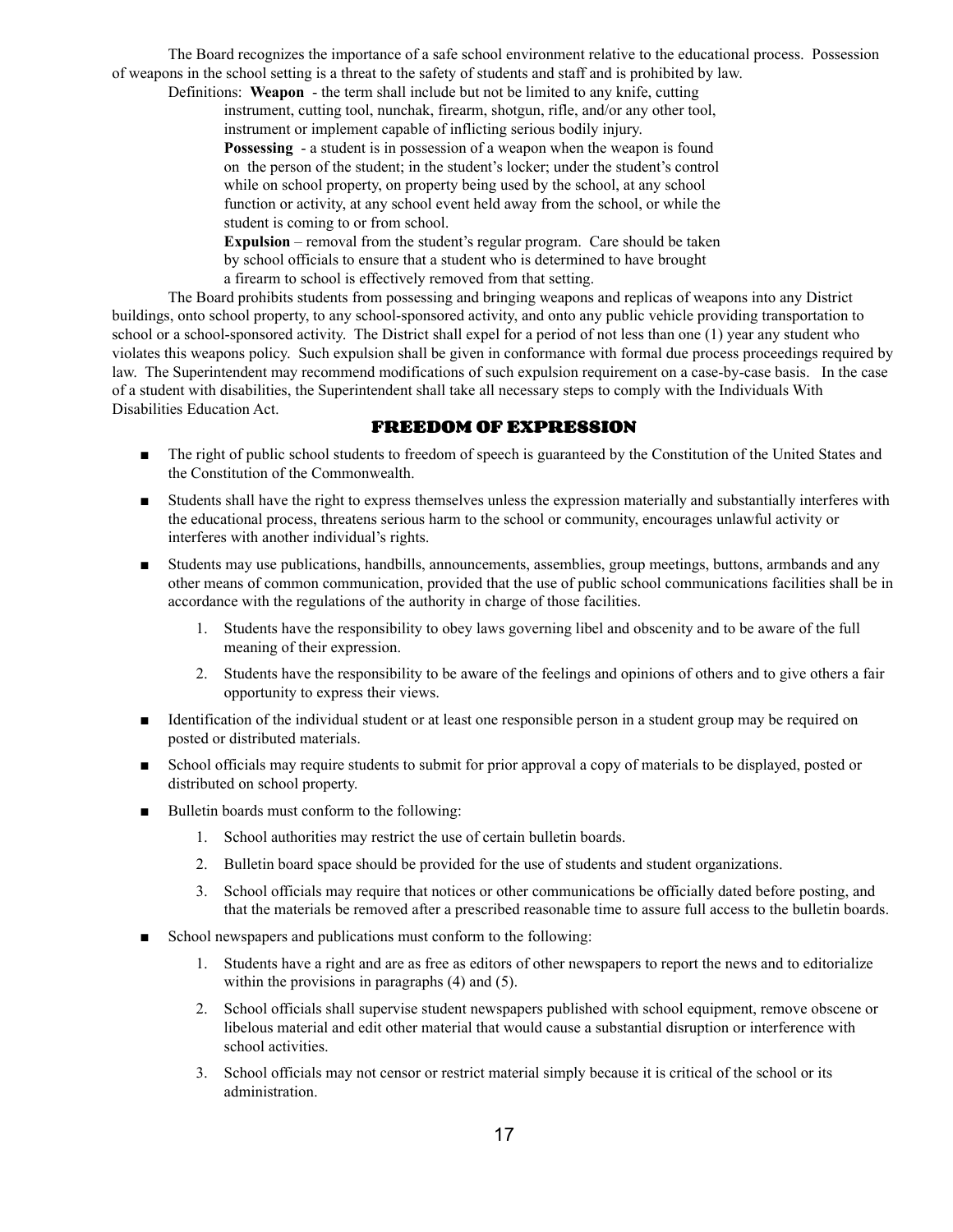- 4. Prior approval procedures regarding copy for school newspapers must identify the individual to whom the material is to be submitted and establish a limitation on the time required to make a decision. If the prescribed time for approval elapses without a decision, the material shall be considered authorized for distribution.
- 5. Students who are not members of the newspaper staff shall have access to its pages. Written criteria for submission of material by non staff members shall be developed and distributed to all students.
- The wearing of buttons, badges or armbands shall be permitted as another form of expression within the restrictions listed in subsection (c).
	- 1. School officials may set forth the time and place of distribution of materials so that distribution would not materially or substantially interfere with the requirements of appropriate discipline in the operation of the school.
		- i. A proper time and place set for distribution is one that would give the students the opportunity to reach fellow students.
		- ii. The place of the activity may be restricted to permit the normal flow of traffic within the school and at exterior doors.

# **FLAG SALUTE AND THE PLEDGE OF ALLEGIANCE**

It is the responsibility of every citizen to show proper respect for his country and its flag.

- 1. Students may decline to recite the Pledge of Allegiance and may refrain from saluting the Flag on the basis of personal belief or religious convictions.
- 2. Students who choose to refrain from such participation shall respect the rights and interests of classmates who do wish to participate.
- 3. The Pennsylvania Legislature passed Act 157 of 2002. The law states the following: All supervising officers and teachers in charge of public, private or parochial schools shall cause the Flag of the United States of America to be displayed in every classroom during the hours of each school day, and shall provide for the recitation of the Pledge of Allegiance or the national anthem at the beginning of each school day. Students may decline to recite the Pledge of Allegiance and may refrain from saluting the flag on the basis of religious conviction or personal belief. The supervising officer of a school subject to the requirements of this subsection shall provide written notification to the parents or guardian of any student who declines to recite the Pledge of Allegiance or who refrains from saluting the flag.

# **DRESS CODES FOR STUDENTS**

The Upper Dauphin Area School District has a specified code for dress and grooming. Clothing should be neat, clean, and in good taste. It should not be extreme to the extent that it focuses attention on the wearer and causes a distraction or disruption in the classroom, hall, or throughout the building. The administration has the authority to determine inappropriate clothing, attire or costuming. Failure to wear proper attire may result in the student being asked to change attire. Some examples may be, but are not limited to the following:

#### *Policy Interpretations:*

- 1. Clothing with obscene, profane, or suggestive language or illustrations is considered inappropriate.
- 2. Clothing advocating or advertising illegal acts or substances (such as drugs, tobacco, or alcohol) is considered inappropriate.
- 3. Tank tops, sleeveless tops, midriff blouses, tube or halter tops, and other stomach-bearing shirts are considered inappropriate.
- 4. Shorts or skirts that are shorter than fingertip length are considered inappropriate.
- 5. Pants, shorts, or skirts may not be worn so low as to expose undergarments or abdomens.
- 6. Clothes that are too revealing due to being torn or cut are considered inappropriate.
- 7. Coats, jackets, hats, bandanas, and kerchiefs may not be worn in the school.
- 8. Sleepwear (pajamas, slippers, etc.) or undergarments worn as outerwear are considered inappropriate.
- 9. Chains may not be worn on clothing.
- 10. **For safety reasons in the elementary school, no flip flops or sandals may be worn.**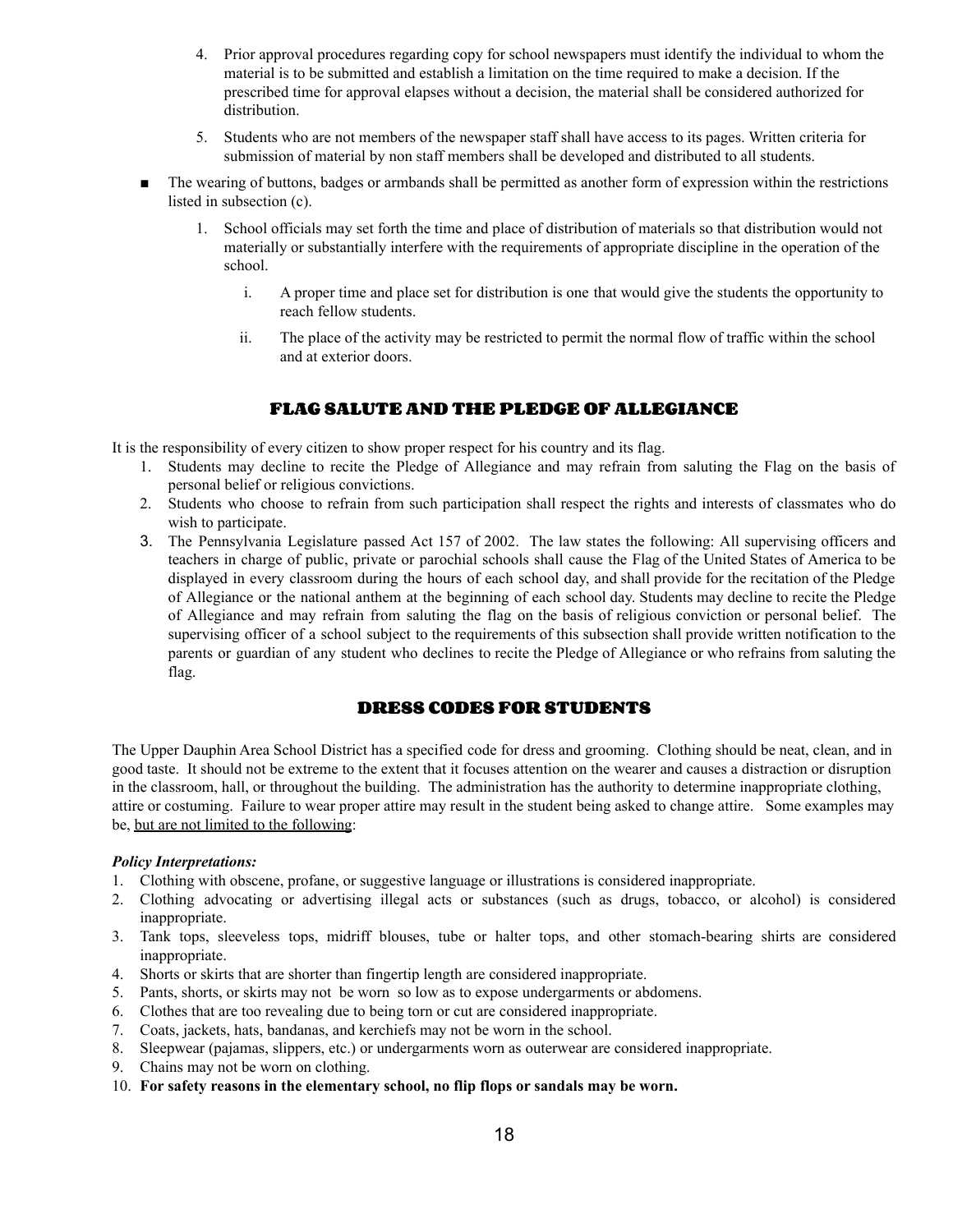- 11. For safety reasons in the middle school and high school, no flip-flops or other backless or toeless footwear may be worn in the Industrial Arts room. Students will be sent to the time-out room to complete Industrial Arts written work if appropriate shoes are not worn.
- 12. If students are not dressed appropriately for the weather, it is up to the teachers to decide if they are permitted to go outside for recess.

# **CONFIDENTIAL COMMUNICATIONS**

(a) Use of a student's confidential communications to school personnel in legal proceedings is governed by statutes and regulations appropriate to the proceeding. See, for example, 42 Pa.C.S. § 5945 (relating to confidential communications to school personnel).

(b) Information received in confidence from a student may be revealed to the student's parents or guardians, the principal or other appropriate authority when the health, welfare or safety of the student or other persons is clearly in jeopardy.

#### **SEARCHES**

- The governing board of every school entity shall adopt reasonable policies and procedures regarding student searches. The local education agency shall notify students and their parents or guardians of the policies and procedures regarding student searches.
- Illegal or prohibited materials seized during a student search may be used as evidence against the student in a school disciplinary proceeding.
- Prior to a locker search, students shall be notified and given an opportunity to be present. When school authorities have a reasonable suspicion that the locker contains materials that pose a threat to the health, welfare or safety of students in the school, student lockers may be searched without prior warning.

# **Rights of Homeless Students**

UDASD's McKinney-Vento Homeless Education Assistance Program is a federally funded program for children in the Upper Dauphin Area School District who are "in transition" in their housing situation. The McKinney-Vento Homeless Education Assistance Act protects homeless children and youth by providing additional rights and educational support services beyond that offered in the regular classroom setting. UDASD students, preschool-12th grade, may qualify for certain rights and protections under the federal McKinney-Vento Act if they live in any of the following situations:

- In a shelter
- In a motel or campground due to the lack of an alternative adequate accommodation
- In a car, park, abandoned building, or bus or train station
- · Doubled up with other people in someone else's home due to loss of housing or economic hardship
- Children living with non-custodial relatives or friends
- Families who live in substandard housing without access to running water or adequate heating

According to the McKinney-Vento Homeless Act, eligible students have rights to:

Receive a free, appropriate public education.

Enroll in school immediately, even if lacking documents normally required for enrollment. Schools cannot refuse to enroll a homeless student for lack of records (e.g., school records, transcript, IEP, birth certificate or immunization records) or proof of a home address.

- Enroll in school and attend classes while the school gathers needed documents.
- Enroll in the local school; or continue attending their school of origin, if that is your preference and is feasible.
- Receive transportation to and from the school of origin, if you request this.
- Receive educational services comparable to those provided to other students, according to your children's needs.

If you have any questions, please contact the Homeless Liaison, Heather Haupt, at 717-362-6573.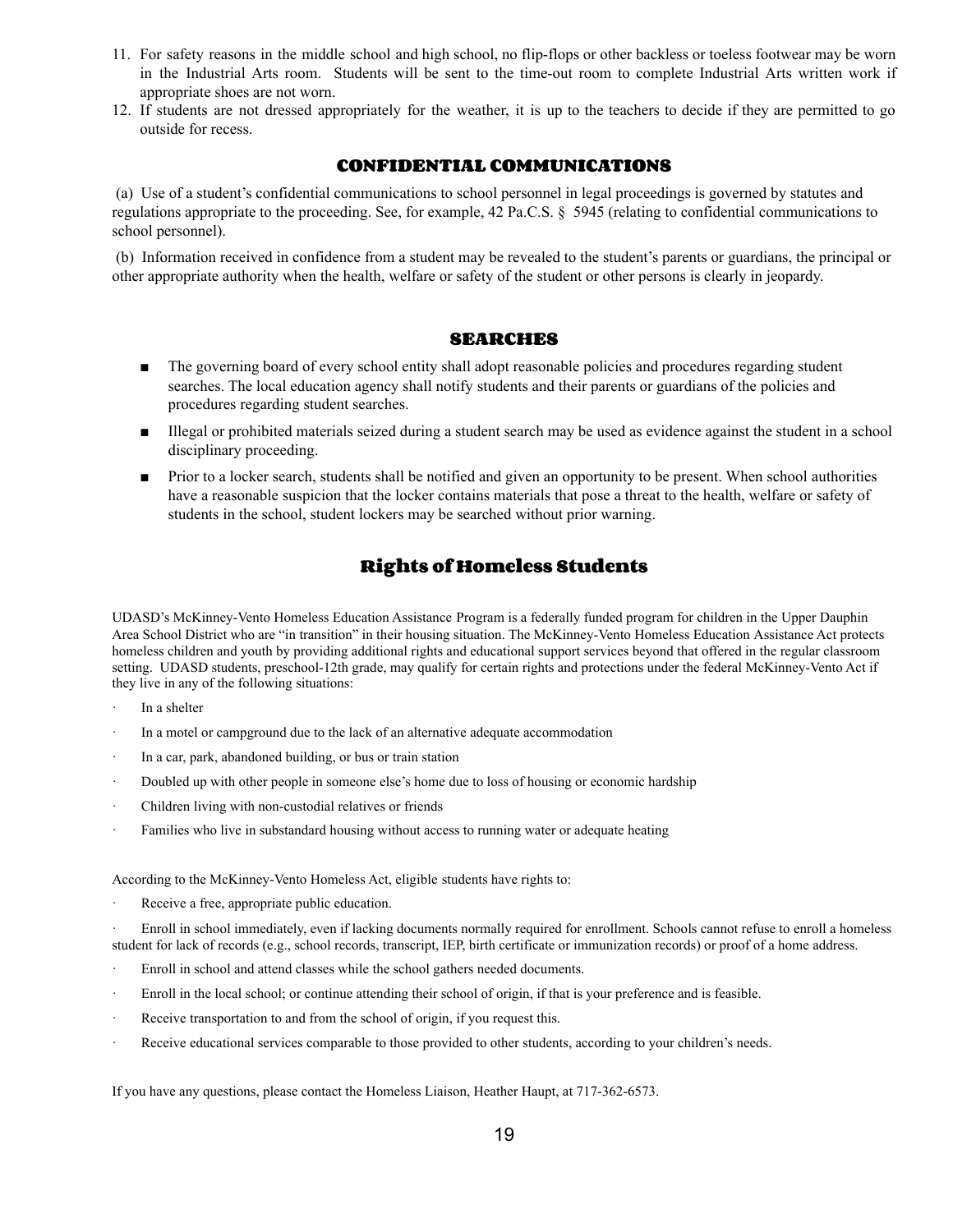# **NOTIFICATION OF SPECIAL EDUCATION SERVICES AND PROGRAMS**

#### **CHILD FIND**

Each school district, along with other public agencies in the Commonwealth, much establish and implement procedures to identify, locate and evaluate all children who need special education programs and services because of the child's disability. This notice is to help find these children to offer assistance to parents and to describe the parents' rights with regard to confidentiality of information that will be obtained during this process. The content of this notice has been written in English. If a person does not understand any of this notice, he or she should contact the school district ( See Special Education Contacts) and request an explanation. **Identification Activity**

*Child find* refers to activities undertaken by public education agencies to identify, locate, and evaluate children residing in the State, including children attending private schools, who are suspected of having disabilities, regardless of the severity of their disability, and determine the child's need for special education and related services. The purpose is to locate these children so that a free appropriate public education (FAPE) can be made available. The types of disabilities that , if found may cause a child to need services are autism, deaf blindness, emotional disturbance, hearing impairment, mental retardation, multiple disabilities, orthopedic impairment, other health impairment due to chronic or acute health problems, specific learning disabilities, speech or language impairment, traumatic brain injury and visual impairment including blindness. In the case of a child that is of preschool age, developmental delay.

(Developmental areas-Cognitive, communicative , physical, social/emotional and self-help)

A Developmental delay is\*A child who is less than the age of beginners and at least 3 years of age is considered to have a developmental delay when one of the following exists:

(i) The child's score, on a developmental assessment device, on an assessment instrument which yields a score in months, indicates that the child is delayed by 25% of the child's chronological age in one or more developmental areas.

(ii) The child is delayed in one or more of the developmental areas, as documented by test performance of 1.5 standard deviations below the mean on standardized tests.

Each school district is required annually provide notice describing the identification activities and the procedures followed to ensure confidentiality of personally identifiable information. This notice is intended to meet this requirement.

*Identification activities* are performed to find a child who is suspected as having a disability that would interfere with his or her learning unless special education programs and services are made available. These activities are sometimes called screening activities. The activities include: review of group data, conducting hearing and vision screening, assessment of student's academic functioning, observation of the student displaying difficulty in behavior, and determining the student's response to attempted remediation. Input from parents is also an information source for identification. After a child is identified as a suspected child with a disability, he or she is evaluated, but is not evaluated before parents give permission for their child to be evaluated. Regardless of screening activities, parents who think their child is a child with a disability may request in writing, at any time, that an evaluation be conducted to determine if the child is eligible to receive special education services. Written requests should be sent to the school district/charter school Special Education Contact Person, as listed in this notice.

#### **Confidentiality**

If after screening and a disability is identified, upon your permission your child will be evaluated, A written record of the results is called an education record, which is directly related to your child and is maintained by the school districts. These records are personally identifiable to your child. Personally identifiable information includes the child's name, the name of the child's parents or other family member, the address of the child or their family, a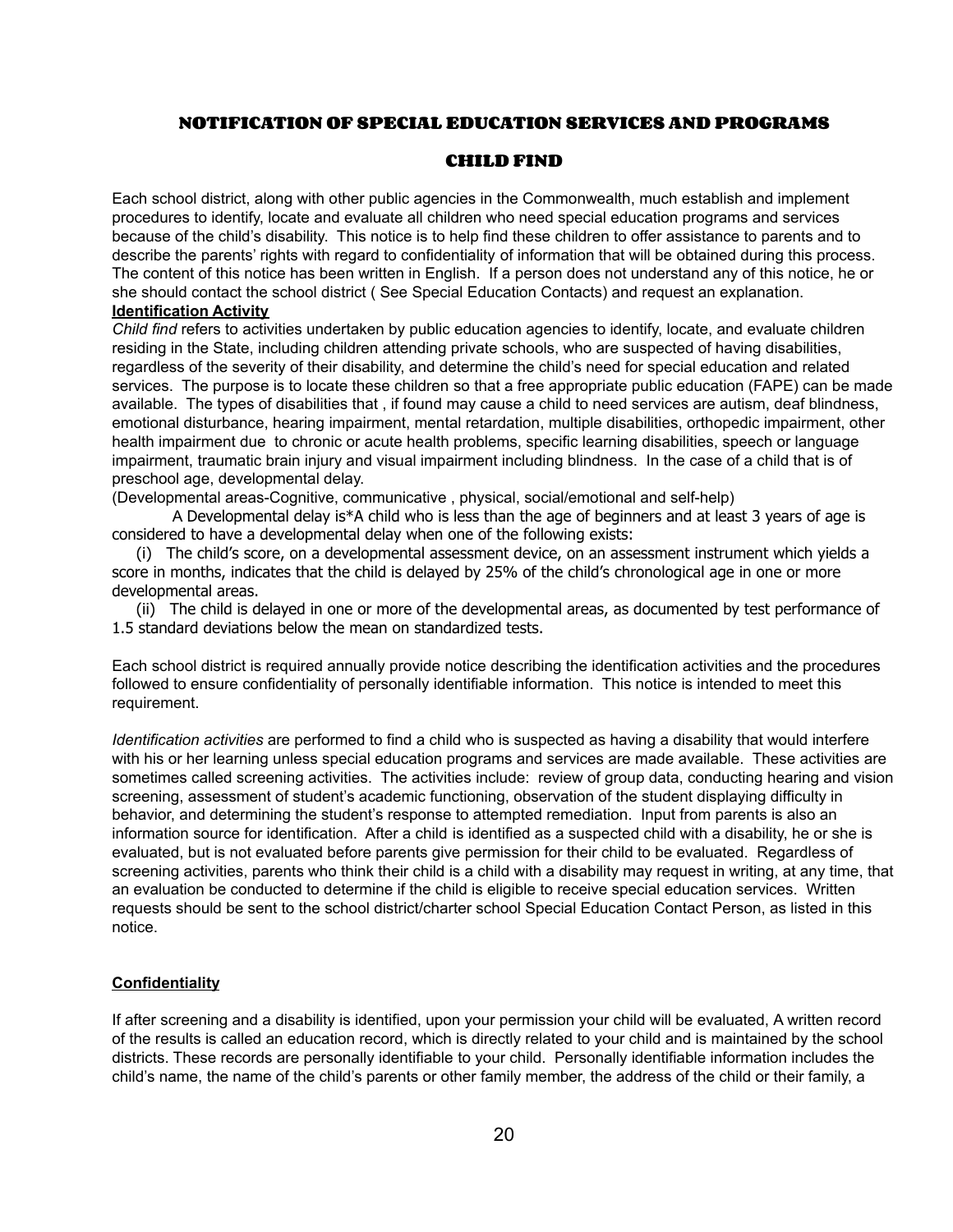personal identifier such as social security number, a list of characteristics that would make the child's identity easily traceable or other information that would make the child identity easily traceable.

The school district will gather information regarding your child's physical, mental, emotional and health functioning through testing and assessment, observation of your child, as well as through review of any records made available to the school district through your physician and other providers of services such as day care agencies.

The school district protects the confidentiality of personally identifiable information by one school official being responsible for ensuring the confidentiality of the records; training being provided to all persons using the information and maintaining for public inspection a current list of employees' names and positions who may have access to the information. The school district will inform you when this information is no longer needed to provided educational services to your child and will destroy the information at the request of the parent, except, general information such as your child's name, address, phone number, grades , attendance record, classes attended and grade level completed may be maintained without time limitation.

As the parent of the child you have a number of rights regarding the confidentiality of your child's records; for example; the right to inspect and review any education records related to your child that are collected, maintained or used by the school district. The school district will comply with a request for you to review the records without unnecessary delay and before any meeting regarding planning for your child's special education program (called an IEP meeting), before a hearing should you and your school district disagree about how to educate your child who needs special education and in no case, take more than 45 days to furnish you the opportunity to inspect and review your child's records.

You have the right to an explanation and interpretation of the records; to be provided copies of the records if failure to provide the copies would effectively prevent you from exercising your right to inspect and review the records and the right to have a representative inspect and review the records. Upon your request, the school district will provide you a list of the types an locations of education records collected, maintained, or used by the agency. Additionally, the school district may charge a fee for copies, except it will not charge a fee if doing so will prevent you from inspecting and reviewing your child's records. The district

You have the right to request the amendment of your child's education records that you believe are inaccurate or misleading or violate the privacy or other rights of your child. The school district will decide whether to amend the records within a reasonable time of receipt of your request. If the school district refuses to amend the records you will notified of the refusal and your right to a hearing. You will be given at the time, additional information regarding the hearing procedures and ; upon request, the district will provide you a records hearing to challenge information in your child's education files.

Parent consent is required before personally identifiable information contained in your child's education records is disclosed to anyone other than officials of the school district collecting or using the information for the purposes of identification for your child, locating your child, and evaluating your child for any other purpose of making available a free appropriate public education to your child. A school official has legitimate educational interest if the official needs to review an education record in order to fulfill his or her professional responsibility. Additionally, the school district, upon request, discloses records without consent to officials of another school district in which our child seeks or intends to enroll

When a child reaches age 18, the rights of the parent with regards to confidentiality of personally identifiable information is transferred to the student.

A parent may file a written complaint alleging that the rights described in this notice were not provided:

Pennsylvania Department of Education Bureau of Special Education Division of Compliance 333 Market Street

will not charge a fee to search or retrieve information.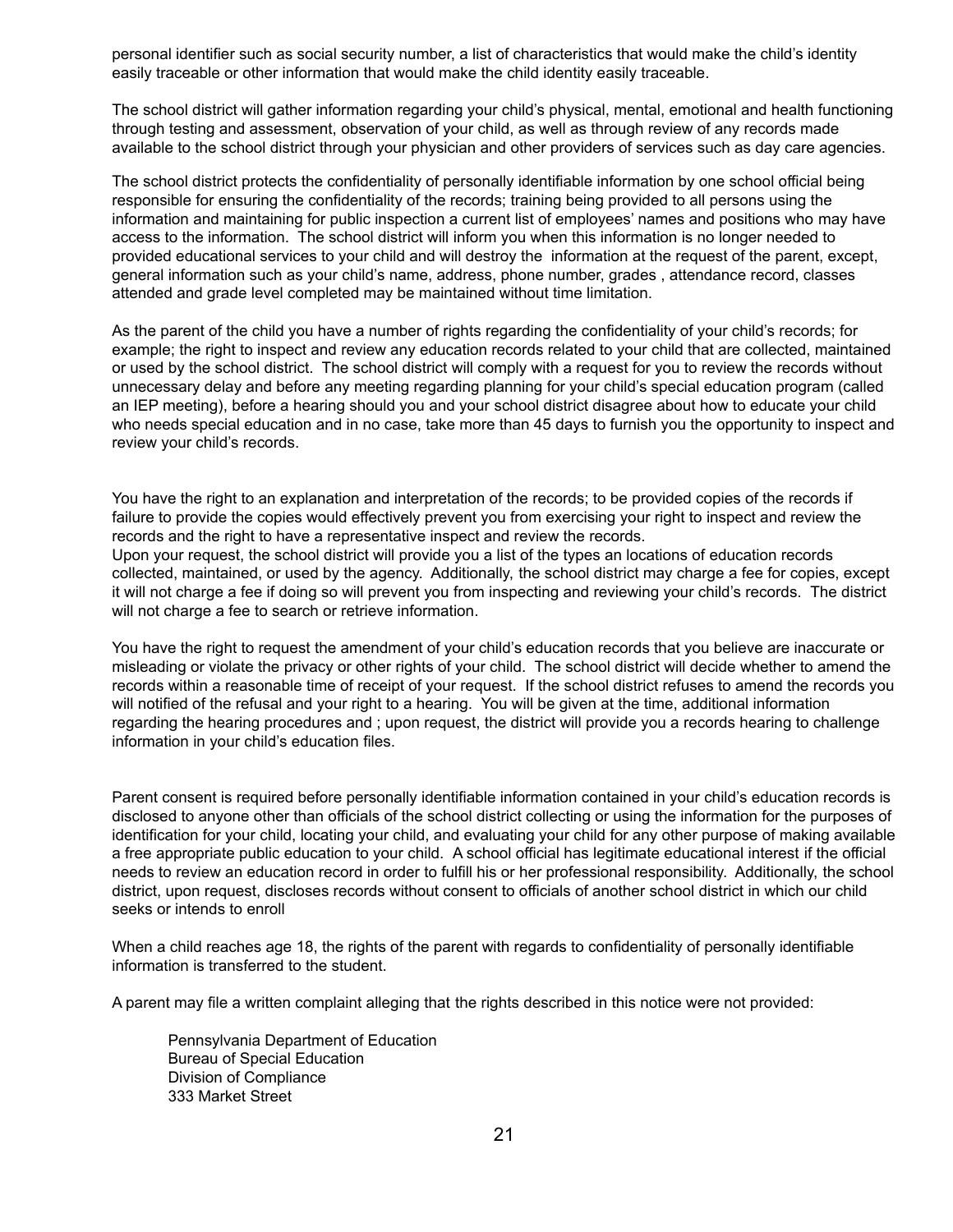The Department of Education will investigate the matter, issue a report of findings and necessary corrective action within 60 days. The Department will take necessary action to ensure compliance is achieved.

Complaints alleging failures of the school district with regard to confidentiality of personally identifiable information may also be filed with:

Family Policy Compliance Office U.S. Department of Education 400 Maryland Avenue, SW Washington, D.C. 20202-4605

The Upper Dauphin Area School District will provide ongoing screening services. If you wish to learn more, have questions, or believe your child may need to be identified please contact:

Heather Haupt 5668 State Route 209 Lykens, PA 17048 (717) 362-6573

#### **Early Intervention Identification**

In Pennsylvania, a child between 3 years of age and the school districts age to begin school who has a developmental delay or one or more of the physical or mental conditions listed above is identified as an eligible your child. The parents of these children have the same rights described above.

The Pennsylvania Department of Education is responsible for providing programs and services to eligible young children under Act 212 of 1990, the Early Intervention Services System At Screening for preschool children is available from the Capital Area Intermediate Unit (CAIU). To schedule an appointment for screening or for additional information, please call Erik Bostick, CAIU Preschool Program Supervisor , at 717-732-8400 ext 8619.

#### **Services for Protected Handicapped Students**

Students who are not eligible to receive special education programs and services may qualify as protected handicapped students and therefore e protected by other federal and state laws intended to prevent discrimination. The school district must ensure that protected handicapped students have equal opportunity to participate in the school program and extracurricular activities to the maximum extent appropriate for each individual student. In compliance with state and federal law, the school district will provide to each protected handicapped student without discrimination or cost to the student or family, those related aids, services or accommodations which are needed to provide equal opportunity to participate in and obtain the benefits of the school program and extracurricular activities to the maximum extent appropriate to the student's abilities,. In order to qualify as a protected handicapped student, the child must be of school age with a physical or mental disability which substantially limits or prohibits participation in or access to an aspect of the school program.

These services and protections for protected handicapped students may be district from those applicable to exceptional or though-to be exceptional students. The school district or the parent may initiate an evaluation if they believe a student is a protected handicapped student. For further information on the evaluation procedures and provision of services to protected handicapped students, parents should contact the Special Education Contact listed above.

#### **Rights of Homeless Students**

UDASD's McKinney-Vento Homeless Education Assistance Program is a federally funded program for children in the Upper Dauphin Area School District who are "in transition" in their housing situation. The McKinney-Vento Homeless Education Assistance Act protects homeless children and youth by providing additional rights and